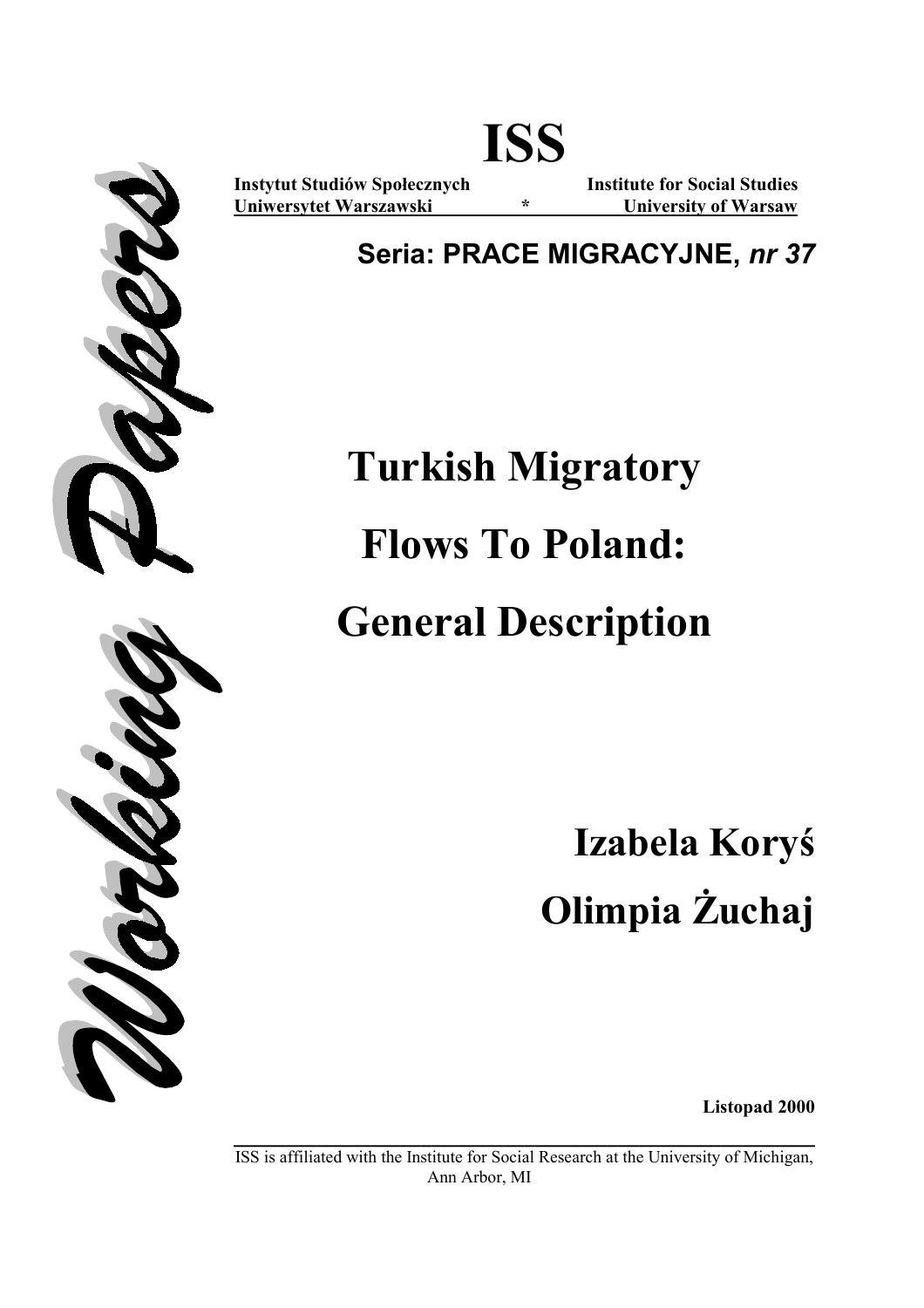Ośrodek Badań nad Migracjami Instytut Studiów Społecznych UW Stawki 5/7 00–183 Warszawa Tel.: 48+22+8315153 Fax: 48+22+8314933 Internet: ISSINFO@SAMBA.ISS.UW.EDU.PL

Seria: PRACE MIGRACYJNE, nr 37

# **Turkish Migratory Flows To Poland: General Description**

**Izabela Koryś Olimpia Żuchaj** 

© *Copyright by* Instytut Studiów Społecznych UW listopad 2000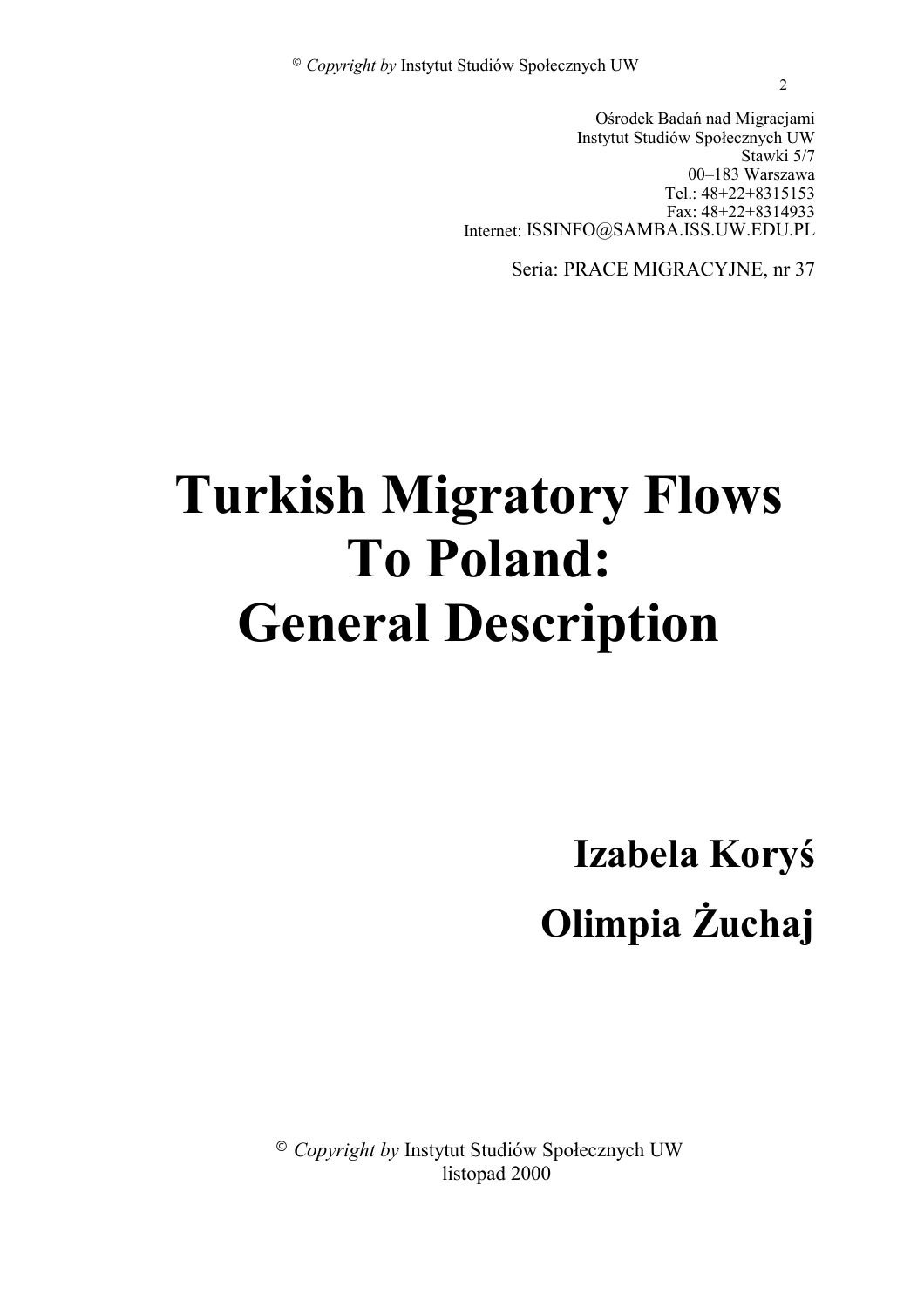## **Contents**

| 2.2. Population: general characteristic                                                            |  |
|----------------------------------------------------------------------------------------------------|--|
| 2.3. Social and demographic profile of migrants (in the group of the respondents) 10               |  |
|                                                                                                    |  |
|                                                                                                    |  |
| 3.2. Reasons for leaving Turkey and advantages of staying in Poland  12                            |  |
|                                                                                                    |  |
|                                                                                                    |  |
|                                                                                                    |  |
|                                                                                                    |  |
|                                                                                                    |  |
|                                                                                                    |  |
|                                                                                                    |  |
|                                                                                                    |  |
| 5. Conclusions                                                                                     |  |
| Appendix 1. List of cases (in-depth interviews conducted according to the list of problems or in a |  |
|                                                                                                    |  |
|                                                                                                    |  |
|                                                                                                    |  |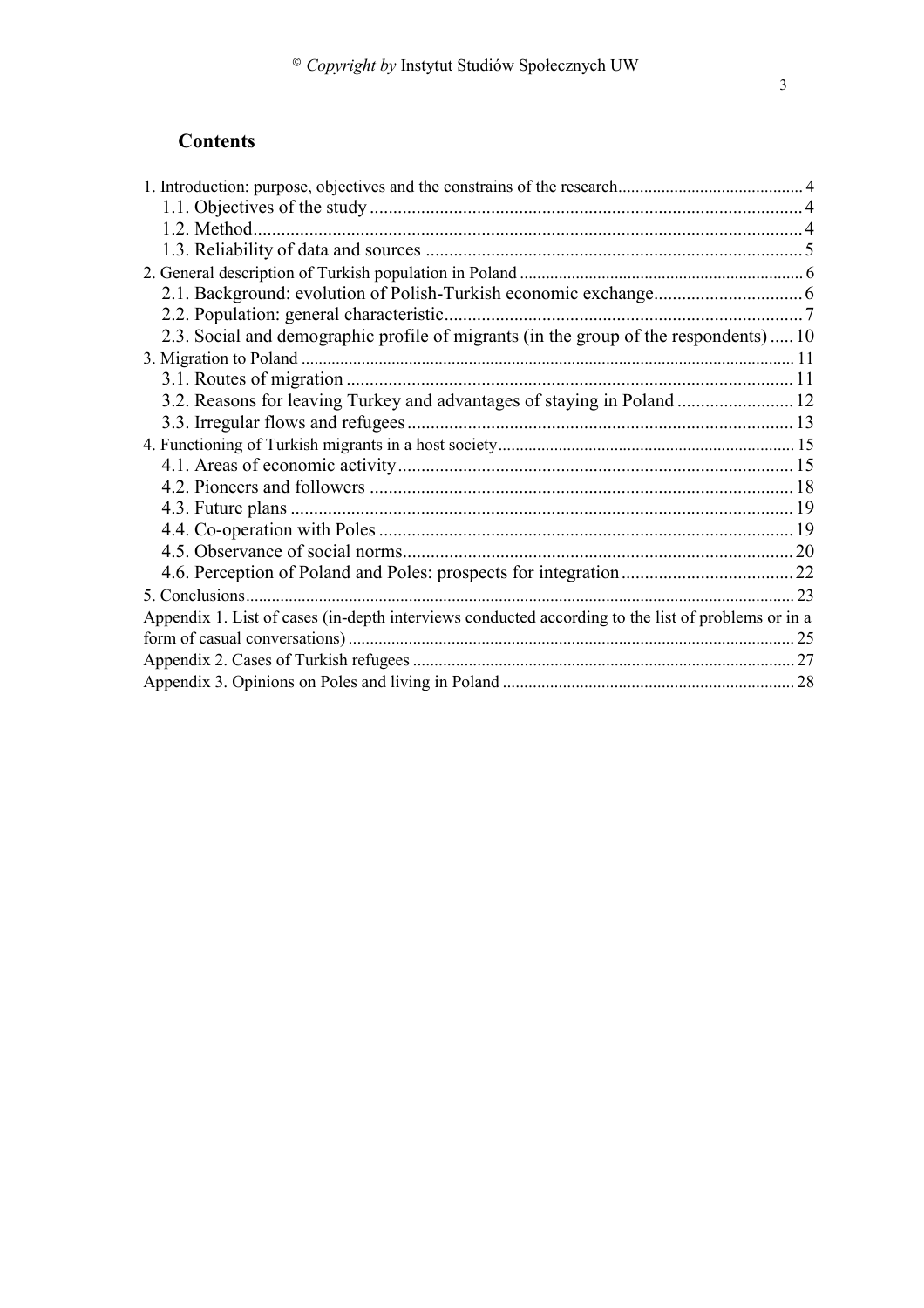## **1. Introduction: purpose, objectives and the constrains of the research**

#### **1.1. Objectives of the study**

The total amount of Turkish immigrants staying in Poland (comparing with other groups of migrants like Vietnamese or citizens of the former Soviet Union) is not large enough to stir up the attention of official institutions and initiate the monitoring and regular observation of the Turkish residents in Poland. Furthermore, due to peculiar strategy of settlement, the total number of Turkish nationals staying in Poland is underestimated and data concerning the same topic (for example the number of Turkish citizens crossing the border illegally) collected by different public institutions happen to be not coherent.

Presented research is the first systematic exploration of that subject carried out in Poland by Centre of Migration Research affiliated with Institute for Social Studies, University of Warsaw. The principal purpose of the research was the preliminary exploration of the group of Turkish migrants living in Poland consisting in a through description of various forms and the dynamic of the flows of the people into Poland, as well as identification of their settlement and economic strategies.

The study was implemented from September  $15<sup>th</sup>$  till December  $15<sup>th</sup>$  1999. Beside the general lack of official data and statistics mentioned above, main difficulties in carrying the study occurred due to a fact, that the group of Turkish migrants is rather closed and their representatives are distrustful of researchers. Because of this, the key problem for reliable realisation of the research was winning confidence of a few Turks, who enabled the researchers to contact other respondents and provisionally explore the community of Turkish immigrants staying in Poland.

#### **1.2. Method**

 $\overline{a}$ 

Because of the distinctive features of the group of Turkish migrants in Poland (small, strongly integrated group connected by the network of misty relations, hierarchies and structures of reinforcements and interests) $1$  the research was pursued primarily with "soft", qualitative methods of data collection. Beside the examination of Turkish immigrants themselves, persons belonging to the so-called "contact area" were also inquired. The notion of the "contact area" is understood as the group of vernaculars, who are obliged to or are strongly interested in contacts with migrants, i.e. civil servants and officers, neighbours, Polish spouses and their relatives, persons who co-operate with migrants, help or exploit them, etc. They are expected to know a lot on the actual behaviour and strategies employed by migrants thus constitute an important source of information and observations.

The second source of information were available statistical data. Most useful and informative appeared to be statistics collected by the Ministry of the Interior and Administration and the Polish Border Guard Headquarters. Where it was possible, data concerning Turks were compared with data on Vietnamese, Ukrainians (currently the

<sup>&</sup>lt;sup>1</sup> Faist T. (1999) *Transnationalisation in International Migration: Implications for the Study of Citizenship and Culture*, conference paper.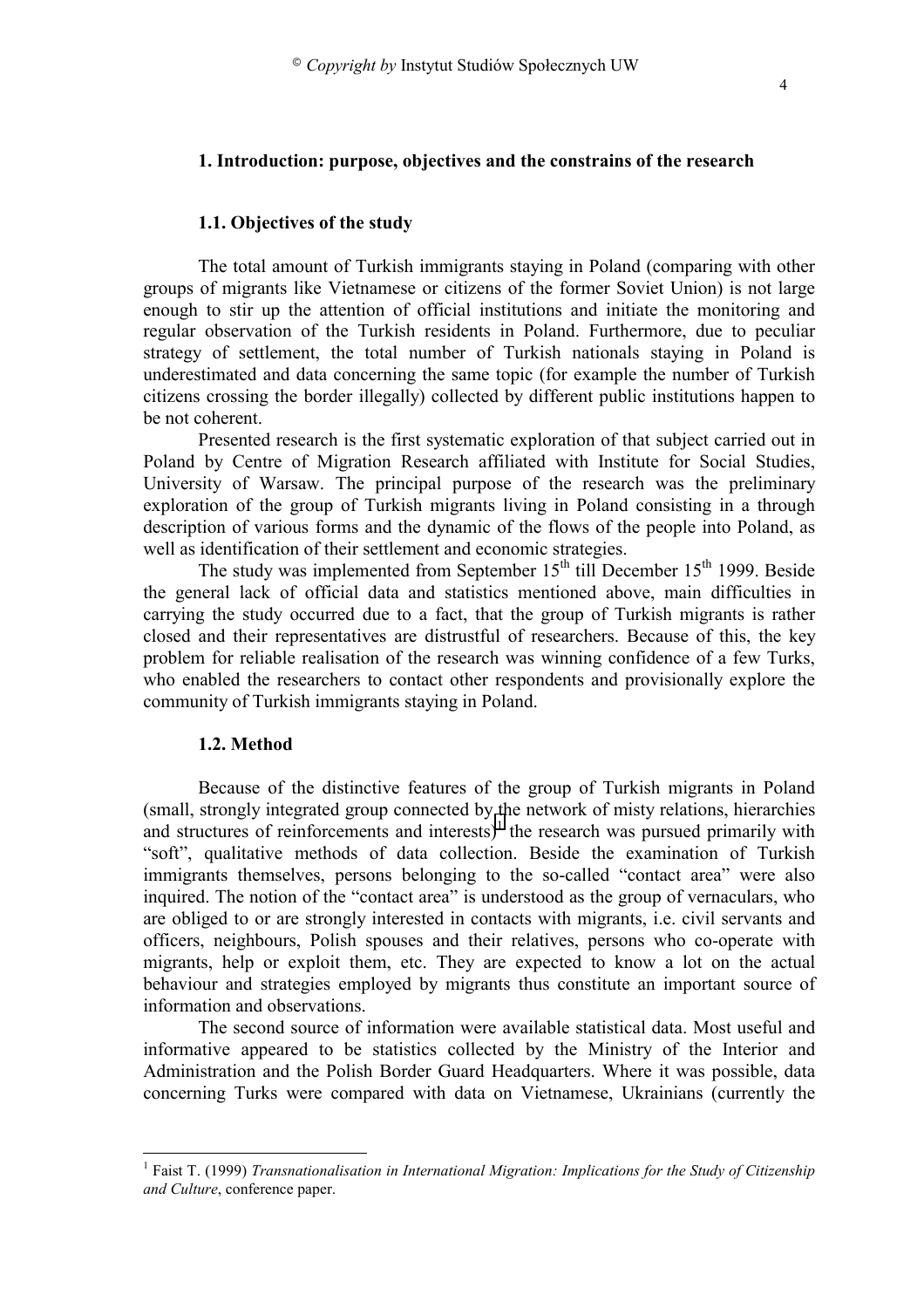biggest and most visible groups of migrants in Poland) and French citizens (exemplifying the flow and stock of migrants form Western Europe countries).

In-depth interview (IDI), based on a list of problems was the main tool of qualitative data collection. In cases, when respondents were distrustful or reluctant to talk to the researcher, the interviews took form of informal conversations, related to topics from the list. During the fieldwork the researchers have conducted 39 IDIs: 27 of them with Turkish respondents, 12 with Poles from "contact area"; 27 IDIs were done in Warsaw urban area, which is the place of the highest concentration of Turkish nationals and enterprises, while the rest were done in Poznan (see Appendix 1).

Basic method of reaching respondents was the snowball method. This way of exploration appeared to be comparatively effective, but since it is so time-consuming, taking all advantages of this approach and reaching all interesting respondents was impossible. On the other hand, due to the lack of the reliable data (i.e. addresses) valid and representative sample could not be drawn, what excluding usage of quantitative methods.

Only half of the respondents (i.e. 14 persons) agreed for the interviews to be recorded, whereas in the rest of the cases the detailed notes had been taken during or immediately after the interviews, which were thoroughly analysed afterwards. All interviews were carried out by researchers themselves. According to the knowledge of foreign languages among Turkish respondents, 9 IDIs were conducted in Polish, 12 in English, while the rest in Turkish.

## **1.3. Reliability of data and sources**

 $\overline{a}$ 

It should be emphasised at the very beginning that the report neither attempts to estimate the actual magnitude of the stock of legal and illegal Turkish migrants staying in Poland, nor aims at far-reaching generalisations. Data collected in the research are not representative of the population of Turkish migrants staying in Poland, but being conscious of the limitations of data, they allow researches to indicate general migratory trends, identify main pull and push factors of migration to Poland and reconstruct the basic strategies of functioning in social space. Due to the short period of realisation of the research, no representative of the group of illegal Turkish migrants in Poland was reached.

In order to enhance the reliability of collected data, the information collected from different sources were verified first of all by comparing each other. Nevertheless, the official statistics were regarded as more reliable. Additionally, facts given by the respondents during interviews were checked according to their inner coherence<sup>2</sup>.

<sup>&</sup>lt;sup>2</sup> For simplicity, quotation from interviews with migrants are signed with the letter T (Turkish Respondent), quotations from interviews with Poles belonging to the "contact area" are signed with the letter I (Polish Informant).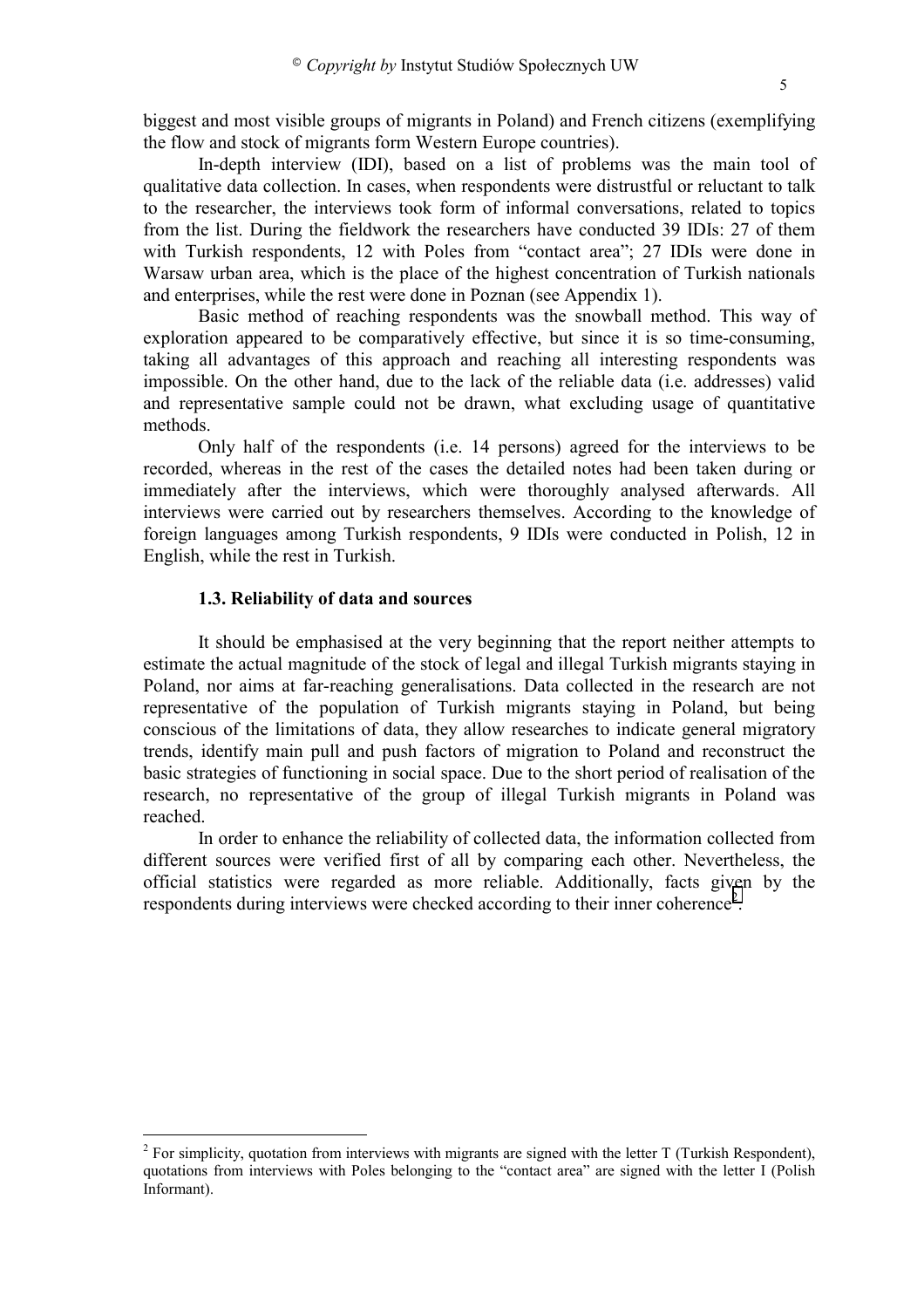## **2. General description of Turkish population in Poland**

## **2.1. Background: evolution of Polish-Turkish economic exchange**

The deficiencies of the Polish economic system, in combination with the reawakening of consumption desires among Poles during the 1970s, led in the 1980s to a great demand in Poland for all types of consumer goods, which the centrally controlled socialist economy was not able to satisfy. This strong demand, together with the liberalisation of passport regulations and the relaxation of limitations on Poles travelling abroad, gave rise to ranks of Polish "petty traders"<sup>3</sup>, who under the pretext of travelling for tourism brought those goods most hard-to-find in Poland from their trips abroad.

Turkey immediately became one of the primary markets for individual import of textiles - due to the low price of such goods there and the fact that "Turks quickly introduce new patterns and are able to forge brand-name products with ease" (I10). The regular trips of Polish petty-traders to Istanbul led to formation longer-term contacts with Turkish manufacturers and wholesalers for whom Poland became an important sales market.

Attempts to reform the socialist economy led by the end of the 1980s to the new possibilities of opening private firms with combined Polish-foreign capital, and it was then, that the first Turkish businessmen turned up in Poland. The flow of small trades dealing with textiles and fast moving goods who came to Poland looking for opportunities for establishing some business or those who opened here textile factories or other enterprises can be described as the first wave of Turkish migrants to Poland.

The political transformation of 1989, liberalisation of the economy and the introduction of free market principles also affected the shape of Polish-Turkish commercial contacts. The opportunity to conduct import and export legally and the low import duties led to mass commercial trading thus, only wholesalers with a certain amount of capital remained in the business - once the laws limiting imports into Poland ceased to be valid, the former "suitcase commerce" ceased to be profitable.

With the growth of the economy in Poland, the nature of market has also changed - demand for cheap textiles and shoes gradually decreased (they are now primarily purchased by petty traders from the countries of the former Soviet Union<sup>4</sup>), and accordingly, some of the Turkish firms expanded or changed their original type of business – for example moved into forwarding, developing, real estate trading, electronics assembly, etc.

Over the last two years Poland has seen a second wave of Turkish businessmen and investors into Poland. They are "drawn" to Poland not by Poles themselves, but rather by Turks who have been already running businesses in Poland and who have decided to extend and diversify the type of business they have been doing. In fact, Turks staying in Poland exemplify a specific pattern of chain migration. Unlike in Germany<sup>5</sup> or in USA (referring to Mexicans) $\delta$ , Turkish migrants coming to Poland in the eighties have

 $\overline{a}$ 

<sup>3</sup> Iglicka K. (1999) *Nomads and Rangers of Central and Eastern Europe*, "Working Papers" ISS UW, Seria: Prace Migracyjne, nr 27.

<sup>&</sup>lt;sup>4</sup> For some Turkish businessmen Poland was first stage of their expansion into former Soviet Union.

<sup>5</sup> Faist T. (2000) *The Volume and Dynamics of International Migration and Transnational Social Space* Oxford: Clarendon Press.

<sup>6</sup> Massey D., Alarcon R., Durand J., Gonzalez H. (1987) *Return to Aztlan: The Social Process of International Migration from Western Mexico,* University of California Press: Berkeley.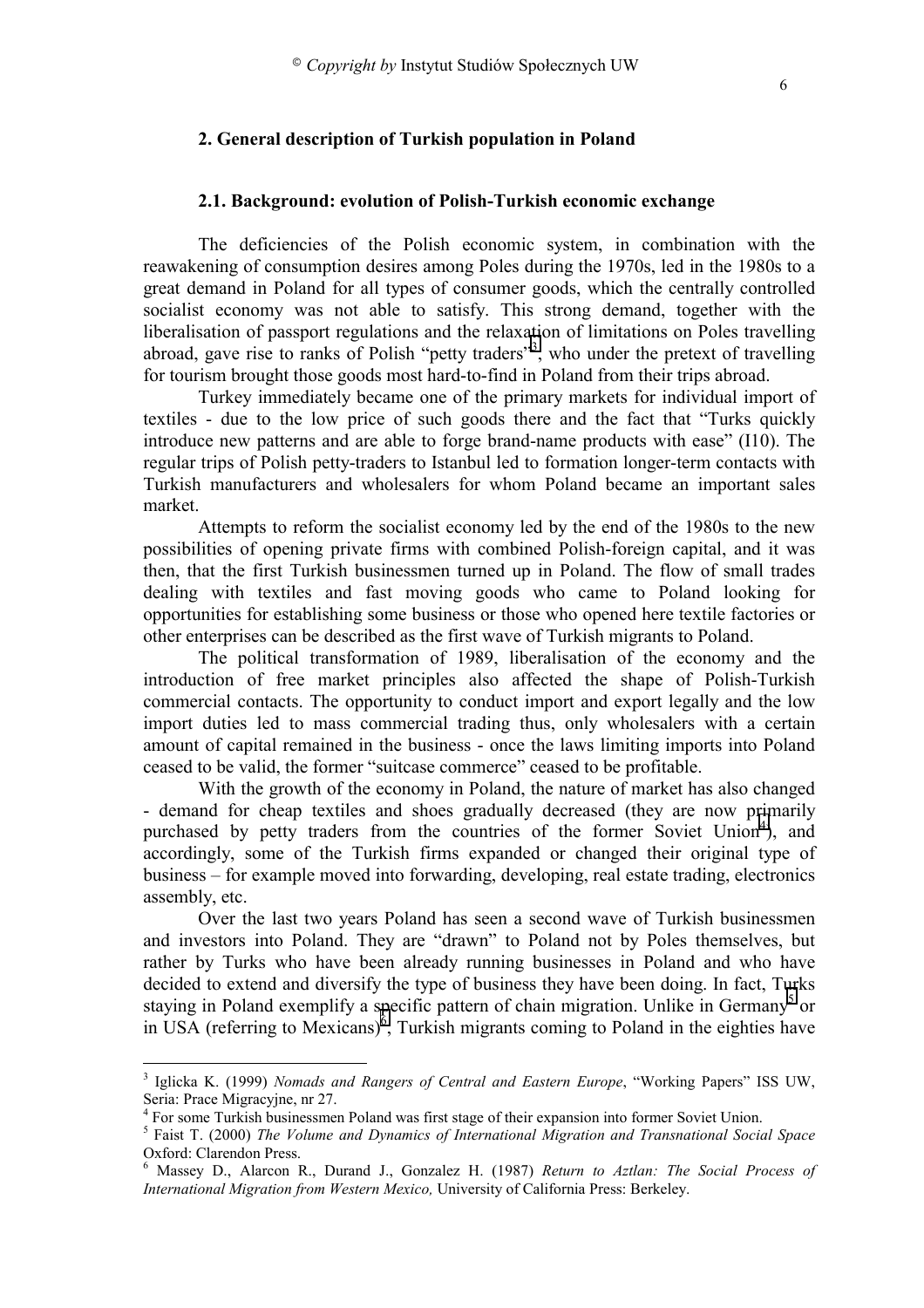not been offered job of low-skilled industrial workers, but have had to actively look for an economic niche for themselves. Positive selection at the beginning of migration flow shaped its contemporary form – previous small trades and wholesalers nowadays become successful businessmen and investors who bring from Turkey potential partners or engineers not just poor family members.

#### **2.2. Population: general characteristic**

The number of Turks in Poland is estimated for about 1500 persons (unofficial information from the Turkish Embassy in Warsaw confirmed by Turks living in Poland). The majority of them live in Warsaw or the vicinities. There are small communities of Turks in Poznan, Gdansk and Lodz. In turn, our informants staying in touch with Turks due to economic partnership or those who are employed in Turkish enterprises talk about at least a few thousands of Turkish nationals permanently staying in Poland.

Statistical data show that the number of visas or temporary and permanent residence permits issued to Turkish nationals is relatively small and does not exceed a thousand persons per year. Comparing to the number of Vietnamese and Ukrainians the amount of Turkish nationals staying in Poland seems to be marginal and is similar to the number of French staying in Poland (table  $1 - 4$ ).

| Citizenship | Visas Type                      | 1994  | 1995  | 1996  | 1997  |
|-------------|---------------------------------|-------|-------|-------|-------|
|             | Visa with work permit           | 151   | 182   | 127   | 167   |
| Turkey      | Other resident visa             | 495   | 507   | 528   | 413   |
|             | Return visa                     | 211   | 212   | 206   | 198   |
|             | Administrative visa – expulsion | 4     | 4     | 3     | 4     |
|             | Visa with work permit           | 1.141 | 1.273 | 1.110 | 1.368 |
|             | Other resident visa             | 3.139 | 3.959 | 4.559 | 3.995 |
| Ukraine     | Return visa                     | 2.040 | 2.116 | 2.155 | 1.982 |
|             | Administrative visa – expulsion | 749   | 655   | 740   | 721   |
|             | Visa with work permit           | 978   | 1168  | 1.025 | 1.587 |
|             | Other resident visa             | 2.074 | 2.541 | 3.676 | 3.036 |
| Vietnam     | Return visa                     | 636   | 685   | 1.080 | 1.002 |
|             | Administrative visa – expulsion | 16    | 7     | 29    | 32    |
|             | Visa with work permit           | 204   | 257   | 160   | 263   |
|             | Other resident visa             | 342   | 326   | 354   | 504   |
| France      | Return visa                     | 184   | 230   | 185   | 133   |
|             | Administrative visa – expulsion |       |       |       |       |

**Table 1.** Visas issued by regional authorities in the period of 1994 – 1997 (selected nationalities)

Source: Poland: Statistical Data on Migration 1992-1997, Department for Migration and Refugee Affairs Ministry of the Interior and Administration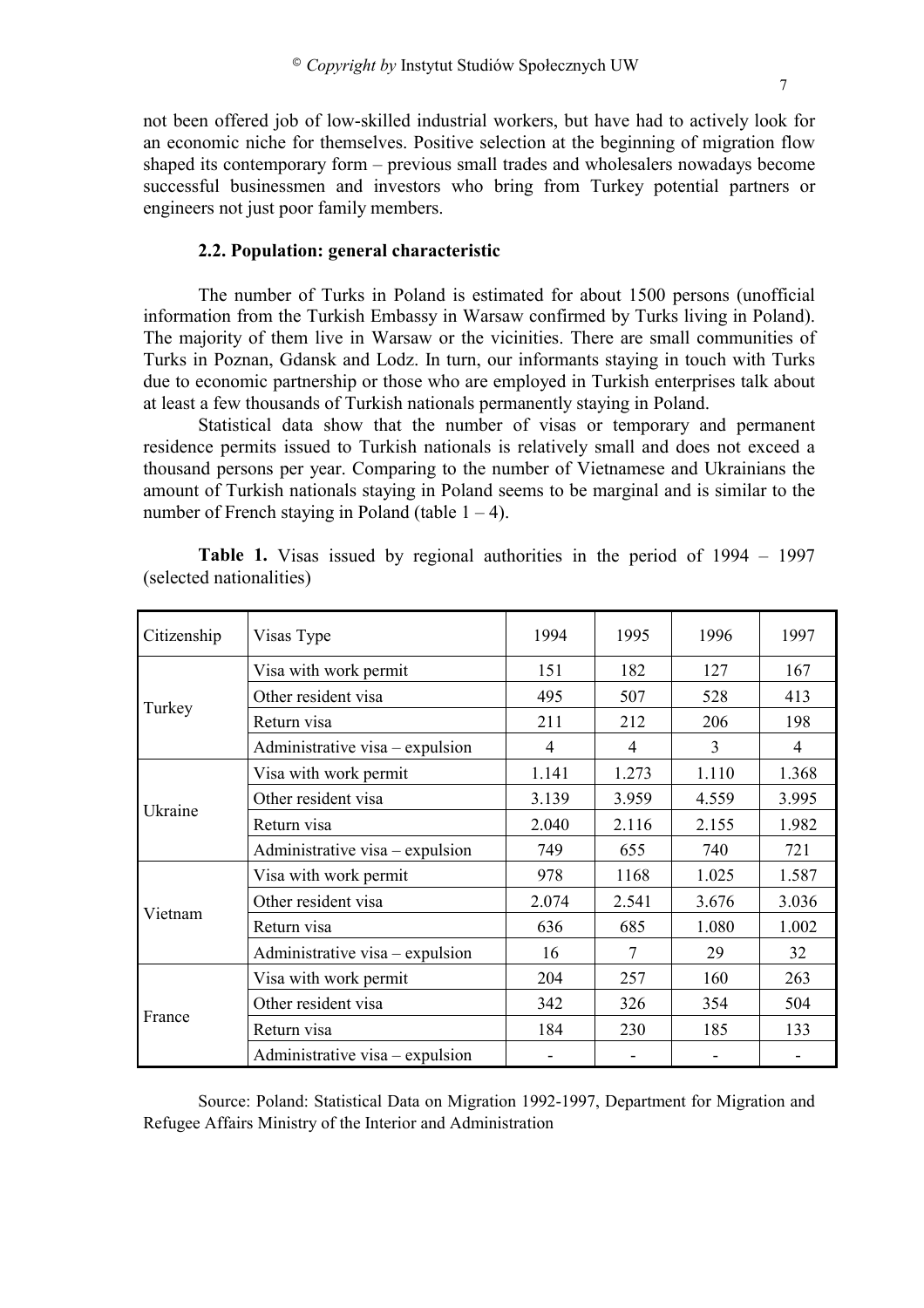In 1998 regulations concerning types of visas issued to foreigners have been changed what influenced the total number and differentiation of visas issued to Turkish citizens.

| Citizenship | Type of visa     | 1998   | 1999   |
|-------------|------------------|--------|--------|
| Turkey      | With work permit | 349    | 89     |
|             | Resident visa    | 263    | 179    |
|             | Transit visa     |        |        |
| Vietnam     | With work permit | 1.596  | 86     |
|             | Resident visa    | 2.619  | 534    |
|             | Transit visa     |        |        |
| Ukraine     | With work permit | 1.374  | 269    |
|             | Resident visa    | 3.273  | 2.659  |
|             | Transit visa     |        |        |
| France      | With work permit | 369    | 94     |
|             | Resident visa    | 624    | 560    |
|             | Transit visa     |        |        |
| Total*      | With work permit | 10.505 | 2.015  |
|             | Resident visa    | 32.849 | 17.959 |
|             | Transit visa     |        | 3      |

**Table 2.** Visas issued by regional authorities in the period of 1998 – 1999 (selected nationalities)

\* Total number of visas issued in Poland in 1998

Source: Poland: Statistical Data on Migration 1998-1999, Department for Migration and Refugee Affairs, Ministry of the Interior and Administration

**Table 3.** Permanent residence permits granted in Poland in the period of 1993 – 1999 (selected nationalities)

| Citizenship | 1993           | 1994  | 1995  | 1996  | 1997  | 1998 | 1999 |
|-------------|----------------|-------|-------|-------|-------|------|------|
| Turkey      | 21             | 30    | 28    | 24    | 42    | 15   | 10   |
| Ukraine     | 517            | 717   | 808   | 978   | 1.382 | 137  | 91   |
| Vietnam     | 137            | 177   | 273   | 417   | 592   | 74   | 61   |
| France      | (missing data) | 33    | 33    | 42    | 54    | h    | 10   |
| Total*      | (missing data) | 3.205 | 3.808 | 4.343 | 5.329 | 815  | 587  |

\* Total number of permanent residence permits in Poland

Source: Poland: Statistical Data on Migration 1992-1997, Poland: Statistical Data on Migration 1998-1999, Department for Migration and Refugee Affairs, Ministry of the Interior and Administration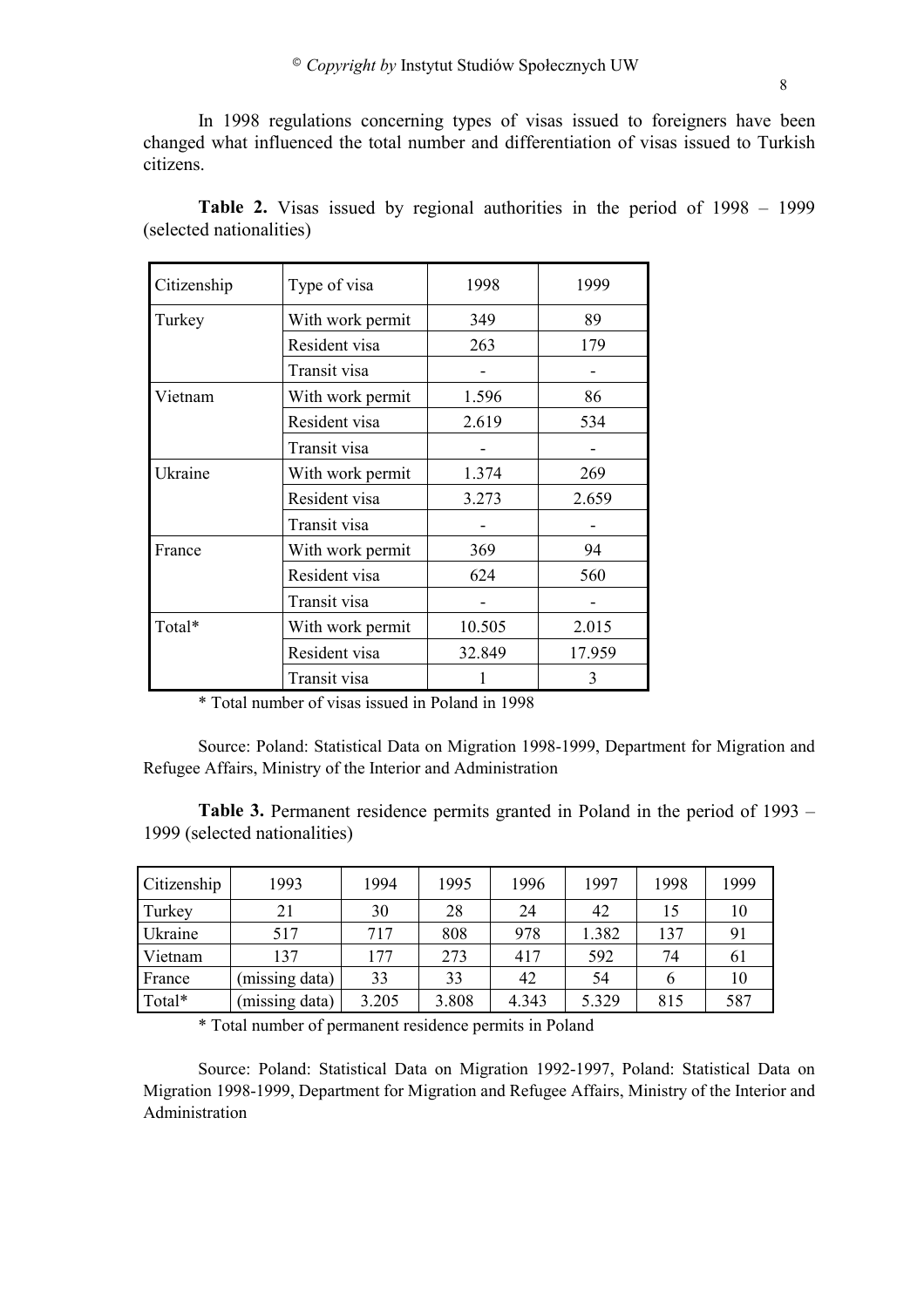|                |           | 1998                     |    | 1999      |          |              |  |
|----------------|-----------|--------------------------|----|-----------|----------|--------------|--|
| Citizenship    | Decisions |                          |    | Decisions |          |              |  |
|                | Positive  | Negative<br>Discontinued |    | Positive  | Negative | Discontinued |  |
| Turkey         | 38        |                          |    | 186       | 14       |              |  |
| Vietnam        | 727       | 25                       |    | 1.439     | 356      | 18           |  |
| <b>Ukraine</b> | 895       | 28                       | n  | 2.507     | 121      |              |  |
| France         | 42        |                          |    | 543       | 3        |              |  |
| Total          | 4.882     | 142                      | 31 | 16.709    | 959      | 121          |  |

**Table 4.** Statistics of decisions concerning temporary residence permits in the period of 1998 – 1999 (selected nationalities)

Source: Poland: Statistical Data on Migration 1998-1999, Department for Migration and Refugee Affairs, Ministry of the Interior and Administration

A slightly different picture of Turkish migrants has appeared on the basis of statistics of Polish Guard Headquarters (table 5). The total number of Turks coming to Poland does not exceed 0,02% of foreigners crossing the Polish borders (88 592 thousands in 1998) but reaches the level of 20 thousands persons per year. The high level of visits as well as tourist travels allows for assumption that some of Turkish citizens keep travelling more or less regularly between Poland and Turkey. Circular migration is a common form of migration to Poland, which is applied by different groups of migrants, for example Ukrainians.

In connection with information given by the informants and by the owners of Turkish travel agencies that "Poland is not an attractive country for tourists" (I7) and "Turks generally do not like travelling abroad, and they come to Poland sporadically usually combining a visit to Warsaw with visiting Prague and Budapest during the short time visit" (I8), and " annually, a maximum number of 1.000 persons come to Poland for tourist reasons"(I8), we could presume that Turkish nationals visit Poland rather for trade or other reasons than for tourism. Thus the hypotheses of circular migration employed by some Turkish residents in Poland is highly probable.

|                   |        |        |        |        |        |        | First 9 | First 9 |
|-------------------|--------|--------|--------|--------|--------|--------|---------|---------|
| Reason for coming | 1993   | 1994   | 1995   | 1996   | 1997   | 1998   | months  | months  |
|                   |        |        |        |        |        |        | 1998    | 1999    |
| Total number      | 15.408 | 17.561 | 17.330 | 22.248 | 24.323 | 20.379 | 15.792  | 15.909  |
| <b>Visits</b>     | 1.165  | 1.566  | 1.886  | 2.757  | 3.510  | 3.739  | 2.837   | 2.922   |
| Trade             | 4.543  | 5.627  | 5.115  | 5.653  | 8.283  | 5.863  | 4.415   | 3.675   |
| Tourism           | 3.383  | 3.190  | 3.137  | 3.932  | 3.422  | 2.889  | 2.215   | 2.780   |
| Transit           | 5.209  | 5.771  | 5.587  | 7.939  | 6.816  | 4.928  | 4.069   | 3.713   |
| Other             | 1.108  | 1.407  | 1.605  | 1.967  | 2.292  | 2.960  | 2.256   | 2.819   |

**Table 5.** Turkish citizens coming into Poland in the period of 1993-1999

Source: Polish Border Guard Headquarters

Another interesting fact discovered during the study concerns the country of origin of Turkish citizens coming to Poland. The substantial part of Turks who run the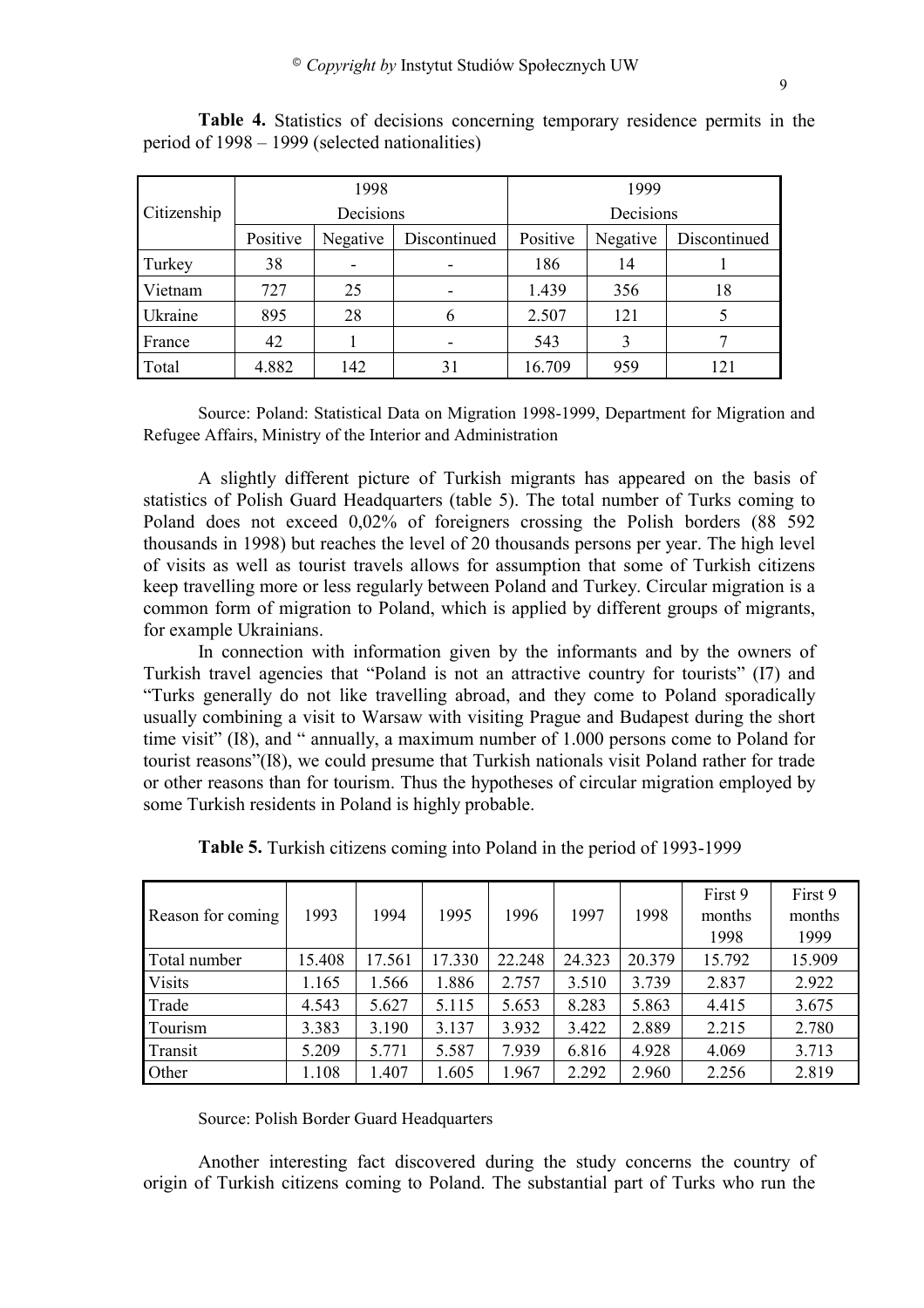business or work in Poland belong to the group of Bosnian or Bulgarian Turks who emigrated to Turkey in the sixties or in the nineties<sup>7</sup> and than, "feeling as a second class citizens", as one of ours informants from "contact area" (I2) said, left Turkey.

Having Bosnian or Bulgarian origins could be an important advantage in the Polish reality. Firstly, fluency in other Slavic language makes learning Polish much easier (Bulgarian Turk – needed 7 weeks to gain fluency and start to read and write in Polish I7). Secondly, the "cultural distance" to the host society is shorter, therefore those persons adapt easier, are more likely to assimilate and probably do not suffer as much from the "temperamental differences" and the sense of isolation in Poland as their compatriots of Turkish origin do. Thirdly, some of them had had an opportunity to work in Poland i.e. for construction firms, even before they migrated to Turkey, so they know the Polish reality pretty well.

## **2.3. Social and demographic profile of migrants (in the group of the respondents)**

Although following characteristic was prepared on the basis of information collected during interviews with Turkish respondents it hopefully reflects the typical features of Turks staying in Poland.

## Sex

The prevailing majority of Turkish migrants to Poland consists of a male population. Nevertheless there are a few women too; they belong to the group of managers and business representatives as well as Turkish spouses brought to Poland with the families.

## Age

A great majority of Turkish migrants are people at the age between 25 and 50, but there are some younger people (at about 20) and of course children brought from Turkey (or born in Poland), and some seniors – the parents of the Turkish businessmen who have retired from work in Turkey and visit Poland for a short time, or even moved to Poland to stay with their children.

## Place of origin

The majority of respondents was born in Istanbul and the vicinity of the huge city or other big cities on the Mediterranean (Antalya) and Egean coasts (Bodrum, Izmir), the capital Ankara and the surroundings, Bolu on the way from Istanbul and Ankara, as well as the towns of eastern Anatolia: Erzurum, Diyarbakr, Malatya, Gaziantep (Kurdistan). Actually, most of them had moved to Istanbul before migrating to Poland.

## Marital status

 $\overline{a}$ 

Nearly all the men over the age of 28 are married. In the group of people who came to Poland for a short time (2–3 years) majority of them married a Turkish citizen. Their families remained in Turkey and do not intend to move to Poland, nevertheless most of the spouses paid a visit to Poland during summer holidays. The men send their earnings home and declared going home after finishing working in Poland. Among the Turks who came to Poland for the longer time or settled here, the practice of reuniting or even foundation of families (i.e. going to Turkey to marry a Turkish fiancée, and bringing her to Poland) has been observed. Another group consists of Turks who while staying in

<sup>7</sup> See: Icduygu A., Keyman Fuat E. (1998) *Globalisation, Security and Migration: The Case of Turkey*, Paper presented at the conference "International Migration: Challenges for European Populations", 25-27 June, Bari, Italy.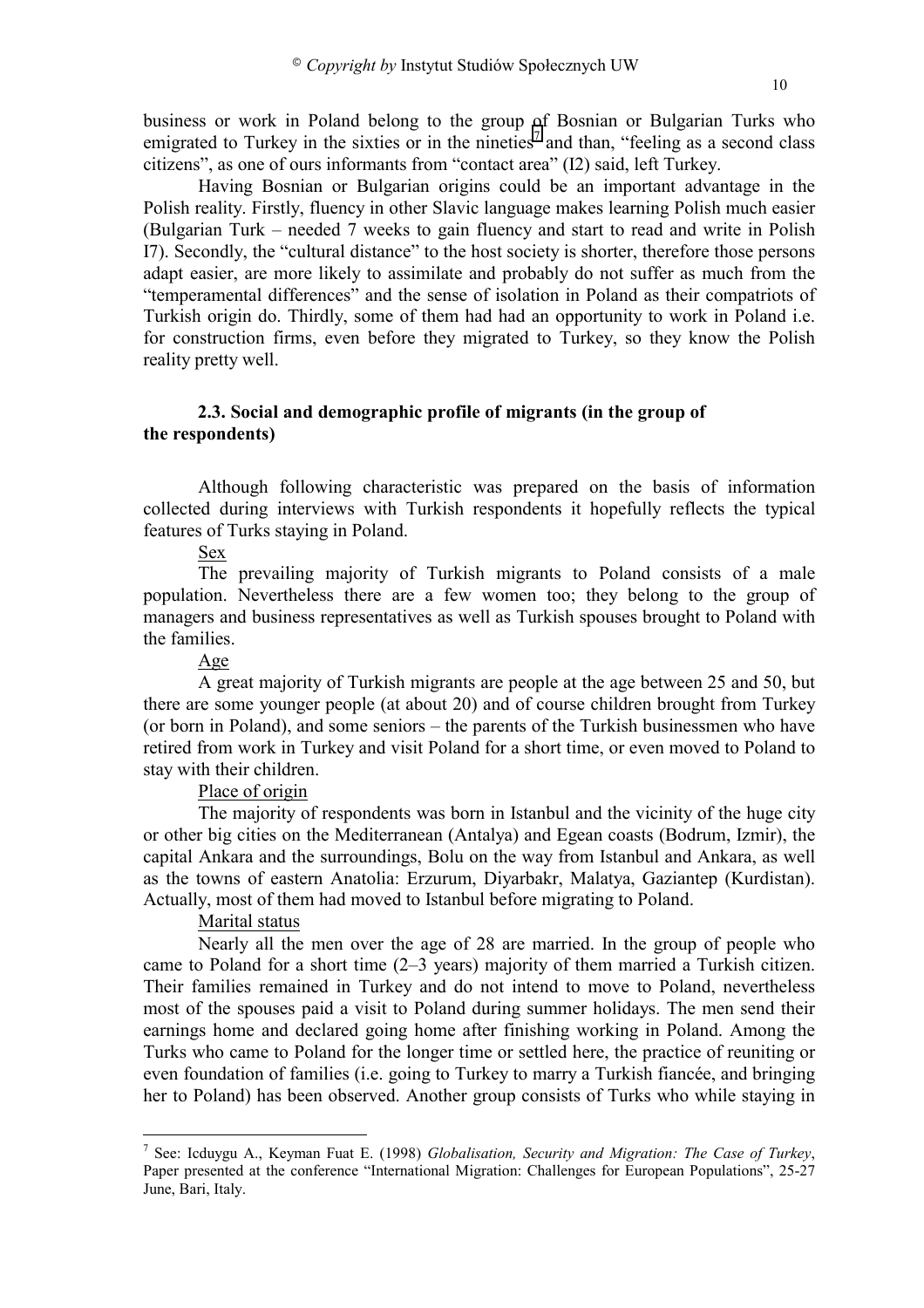Poland married a Polish citizen, or having married a Pole abroad (not only in Turkey), moved to Poland in the end because of the 'whim' of the Polish spouse. The very young people who came to Poland to work in family business are not considering getting married in the nearest future.

Polish partner (I10) of a Turkish businessman circulating between Turkey and Poland claims that some of Turks beside having a Turkish spouse and family in place of origin are engaged in long-lasting relationships with Poles.

Social status in the country of origin

Beside the Turks of Bulgarian or Bosnian origins and workers who have came recently brought by developing Turkish companies, Turkish immigrants enjoyed relatively good social and economic position.

#### Education

Turks staying in Poland are either educated persons who are mainly high skilled specialists in engineering and managers with a good command of English and other European languages, or, for the opposite, people with secondary or only primary school dealing mainly with textiles or restaurant sector. What is interesting, Turks living in Poland are internally polarised – those educated and belonging to upper strata express very negative opinions about Turks dealing with textiles determining them as uneducated boors responsible for the very bad image of all Turks in Poland.

Religion and maintaining Turkish tradition

Turks are Moslems, but very few observe the religion in Poland in the way as real believers of Allah in Turkey do. A few of them limit their behaviour to some strict rules – so they do not eat pork, do not drink alcohol, do not lie, help one another, pray from time to time. There are mosques in Warsaw, Poznan, Gdynia, but Turks comparing to other Moslem communities go there very rarely. Actually, those who do it, in most cases, come from big traditional families of towns in western Turkey. Most of educated 'European' Turks ('elite') living in Poland declared themselves as atheists.

## **3. Migration to Poland**

## **3.1. Routes of migration**

Some people, especially those who have established companies dealing with textiles in Poland, had come several times to Poland before they decided to invest their money here. Most of them came as tourists, and then started the business here using connections they made in Turkey with Poles coming here for trade in the 80s and 90s. Similarly, newcomers and representatives of Turkish companies who were sent by their mother company to establish a branch in Poland, first wanted to get to know whether there were possibilities to do so. Another group of Turks who had visited their friends and relatives in Poland as tourists before coming here for a longer time consists of young people who undertook a job here and elderly parents who having retired in Turkey came to stay with their children in Poland. Majority of Turkish specialists (mostly engineers) who came to Poland to work at Turkish companies came here for the first time – they even had not heard much about Poland and they came here nearly by accident. There was just a possibility of going abroad to work and it was not really important which country they would go to.

For the majority of Turks, Poland was not the first foreign country they visited. They usually have visited other countries for tourist or trade reasons. Some of the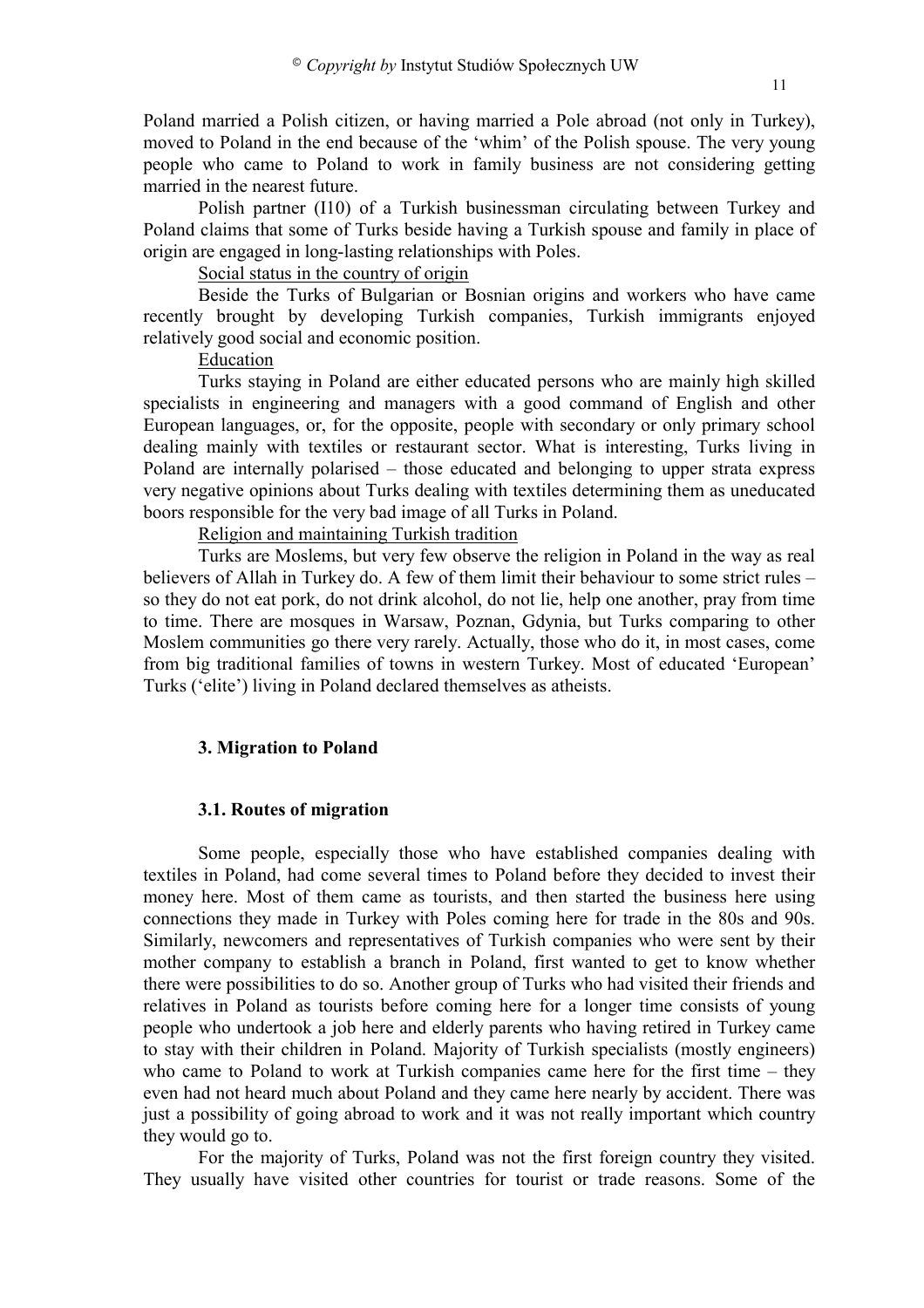specialists worked for similar contracts in the countries of the former Soviet Union or developed countries of Europe, America and Far East. Still, a few of them had never been abroad before, and Poland is their first experience concerning working abroad.

A great majority of Turkish migrants in Poland before going abroad have migrated inside Turkey, specially those living in small villages, but not only those. Usually, the first stage of migration was moving to Istanbul, the second one was moving abroad.

Most of the people who decided to come to Poland to work in Polish or Turkish companies on the basis of contracts declare intention of earning money here and getting back to Turkey. This group consists mainly of married young men, who left their families at home. Young single males admit that they think mostly about saving some money, gaining some training and going farther West. Presumably, persons of Kurdish origin who apply for refugee status in Poland do this only in order to stay in Poland legally and wait for the opportunity to move west illegally.

## **3.2. Reasons for leaving Turkey and advantages of staying in Poland**

Asked why they decided to migrate, most of respondents pointed the economic aspect of their decisions, but not only. Turks employed by Turkish enterprises in Poland or sent by their companies to establish and develop their branches here seems to confirm the hypothesis of relative economic deprivation as an important motivational factor of migration<sup>8</sup>. As it was mentioned above – Turkish immigrants coming to Poland usually belong to highly educated specialists and managers or quite successful self-made men running businesses here. Therefore, in their cases, moving to Poland has not been "to be or not to be" question but rather the way of further improving the economic status of the migrant and his family. The deficiency of well-paid job opportunities in Turkey at the moment ("a job should be appreciated by a person, since there is not enough jobs in Turkey now, so when the possibility of going abroad occurs you should take the chance", T11) combined with the fact, that going abroad for a job raises the rank of nobility in the personal environment, improves the chances of getting a good job after returning to Turkey and shorten the service in the army for a person who worked abroad<sup>9</sup> constitute quite a substantial push factor, which countries of Western Europe are aware and afraid of. Some respondents, especially members of different kinds of minority groups claimed to suffer from the limitations of personal and political freedom.

Between reasons that determined choosing Poland as a country of residence, respondents enumerated:

- Good job opportunities or good conditions for establishing own business in Poland;
- Better salary one can get in Poland, in comparison with the amount of money one can earn in Turkey (for contracted employees);
- Freedom of social and political life in Poland;
- Marriage with a Polish citizen;

 $\overline{a}$ 

- Proximity of Poland to developed Western Europe (and the prospect of accession to the European Union);

<sup>8</sup> See: Faist, T. (2000) *The Volume and Dynamics of International Migration and Transnational Social Space*, Oxford: Clarendon Press.

One year of working abroad enabled a person to perform a shorter service in the army (one month instead of 18). For the remaining period he is obliged to pay an equivalent of 10.000 DM.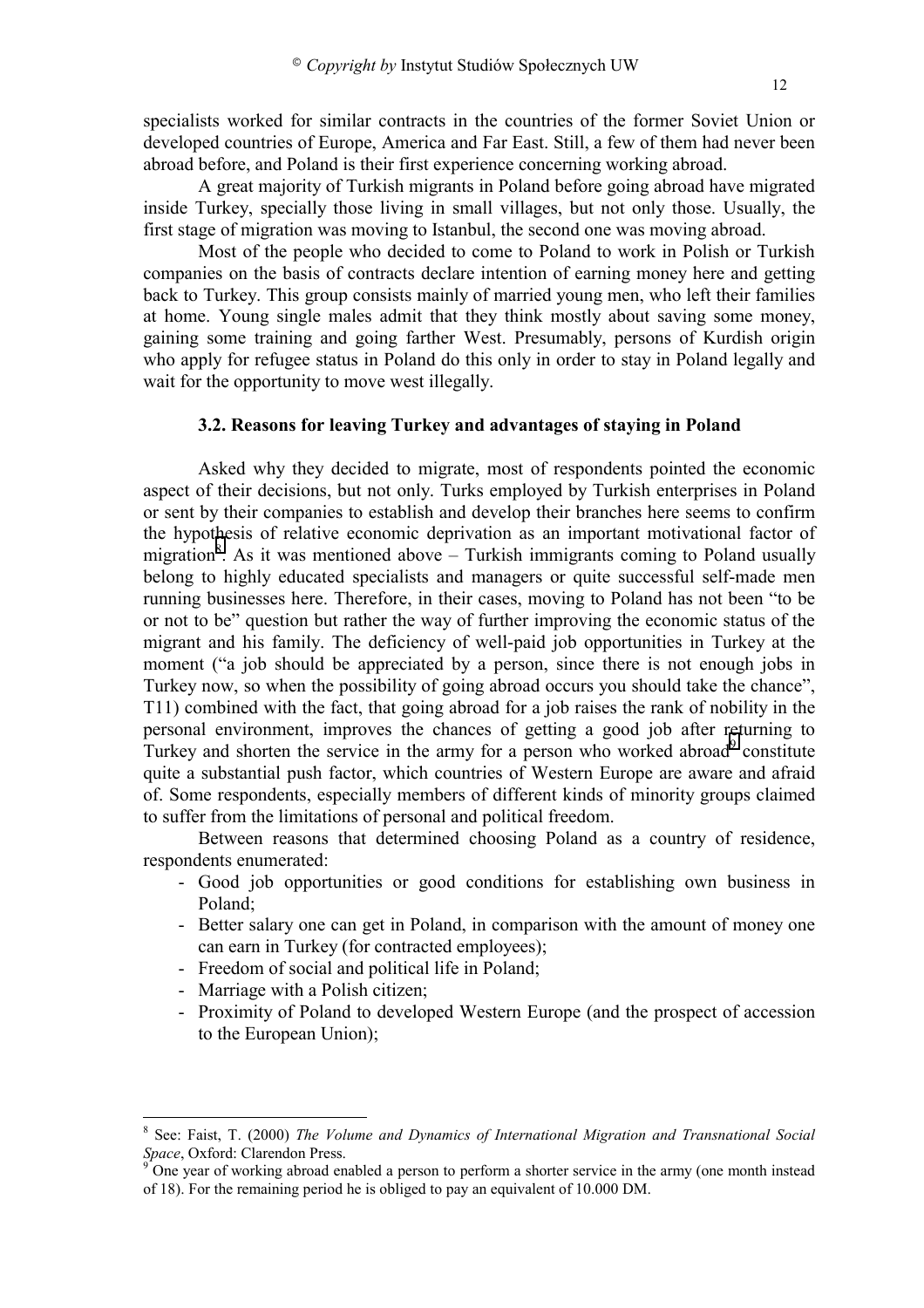- Existence of networks established by the pioneers (family members, Turkish friends) facilitating newcomers to start their own business at the very beginning (for example: picking up from the airports; arranging a job, accommodation, etc.);
- Relative easiness in getting to Poland and obtaining Polish visa.

Although push factors enumerated above are strong enough to incline people towards leaving Turkey, the advantages of Poland still seems to be insufficient to attract a substantial flow of Turkish migrants and "anchor" those who have already come for a long-term staying.

## **3.3. Irregular flows and refugees**

People who consider Poland as a transit country constitute a considerable component of irregular flows. Among them there are Turkish citizens (mainly of Kurdish origins) who apply in Poland for the refugee status. After being granted refugee status they tend to leave Poland and go further West.

Applying for a refugee status is a practice commonly used by people, who tended to stay in Poland after expiring of their visas. Being given such a status is the only possibility to legalise the residence in Poland in the cases when the foreigner crossed the border illegally, and frequently, it is the last possibility to avoid being expelled to the country of origin (or the country of the last residence). They also try to gain some time of legal staying in Poland needed to contact traffickers arranging transit to the target country (mostly Germany) or another transit country, because the decision in the case of granting or refusing the refugee status takes minimum 90 days. In practice the three months` period concerns only "manifestly unfounded" applications; there are some cases of staying in Poland even two years, or more, without the final decision.

The applications for a refugee status have been submitted in Poland for only a few years (from 1992). The number of applications for a refugee status submitted by Turkish citizens is rather insignificant comparing the total number of applications (table 6), what may be caused by the fact, that none of Turkish citizens has been granted that status until now (table 7).

| Citizenship | 994                      | 1995                     | 996      | 1997  | 998   | 1999  |
|-------------|--------------------------|--------------------------|----------|-------|-------|-------|
| Turkey      | $\overline{\phantom{0}}$ | $\overline{\phantom{0}}$ | ററ<br>20 | ∸     |       | 1 Q   |
| Total       | 598                      | 843                      | 3.211    | 3.531 | 3.405 | 2.955 |

**Table 6.** Statistics of Turkish citizens applying for refugee status in Poland in the period of 1994 – 1999\*

\*Including children and accompanying persons

Source: Department for Migration and Refugee Affairs, Ministry of the Interior and Administration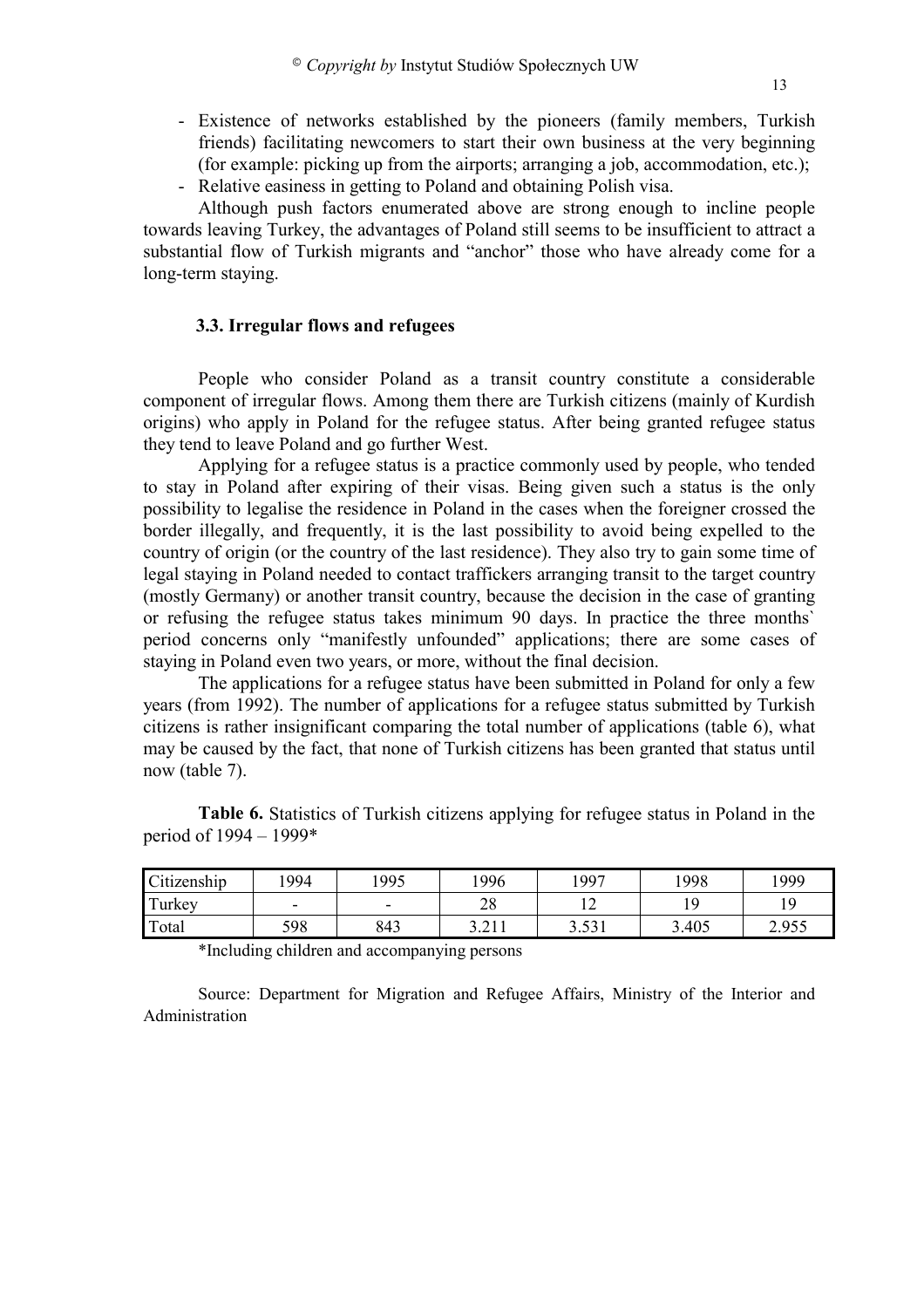| Citizenship |        | Decisions |          |              |  |  |  |
|-------------|--------|-----------|----------|--------------|--|--|--|
|             |        | Positive  | Negative | Discontinued |  |  |  |
| 1996        | Turkey |           |          | 20           |  |  |  |
|             | Total  | 120       | 374      | 1.457        |  |  |  |
| 1997        | Turkey |           | h        |              |  |  |  |
|             | Total  | 139       | 588      | 3.148        |  |  |  |
| 1998        | Turkey |           | 9        | 3            |  |  |  |
|             | Total  | 53        | 1.291    | 1.696        |  |  |  |
| First 6     | Turkey | -         | 8        | 5            |  |  |  |
| months 1999 | Total  | 34        | 1.865    | 808          |  |  |  |

**Table 7.** Statistics of decisions concerning the refugee status taken at first instance in the period of  $1996 - 1999*$ 

\*Including children and accompanying persons.

Source: Department for Migration and Refugee Affairs, Ministry of the Interior and Administration

From the statistics on decisions issued by Ministry of the Interior and Administration we could assume that persons who applied for a refugee status did not fulfil the provisions of the Convention and Protocol, the applications were "manifestly unfounded" (negative decisions) or the procedure of granting the status has been discontinued. The discontinuation of procedure has occurred in the case, when a foreigner 'disappeared' during the procedure (he/she most likely has illegally crossed the Polish border, or decided not to apply for the status any more and stay illegally in Poland, but the latter occurs very rarely) (see Appendix 2).

In some instances of persons in whose cases the procedure has been instituted may be put into one of special reception centres for refugees of Ministry of the Interior and Administration where she/he can stay there until the final decision in his/her case is issued. In the reception centre he/she is provided with accommodation, food, medical care, material help, pocket money, etc.

As concerning Kurds who apply for the status, there are only few of them in the reception centres, the rest live with friends or somewhere else waiting for the decision, or, shortly after having made an application for getting the status, "disappeared" (and the proceeding has been discontinued). It means, strictly speaking, that they have managed to cross the Polish border illegally, and continue their original plan.

Persons in whose case the negative decisions have been issued and are to leave Poland, but avoided the execution of the decision, may be put in a guarded centre in Lesznowola. That centre is for the persons waiting for the expulsion, when immediate delivery of the alien to the Polish State border was impossible.

A number of Turkish citizens apprehended by Border Guards in 1998 for illegal border crossing amounted 27 persons that was a very small share of the number of all the apprehended foreigners (7.222 persons). Overwhelming majority of Turks were caught by the Guard on the German border (24 cases).

The number of Turkish citizens admitted to Poland in 1998 (32) is marginal comparing to that of all foreigners (10.686); all of them were sent from Germany. At the same time there were 41 Turks readmitted from Poland of 7.079 of all readmitted foreigners. There were 7 Turks of 100 foreigners readmitted from Poland to Germany. There were 33 Turks of all 1.725 foreigners readmitted from Poland to the air border.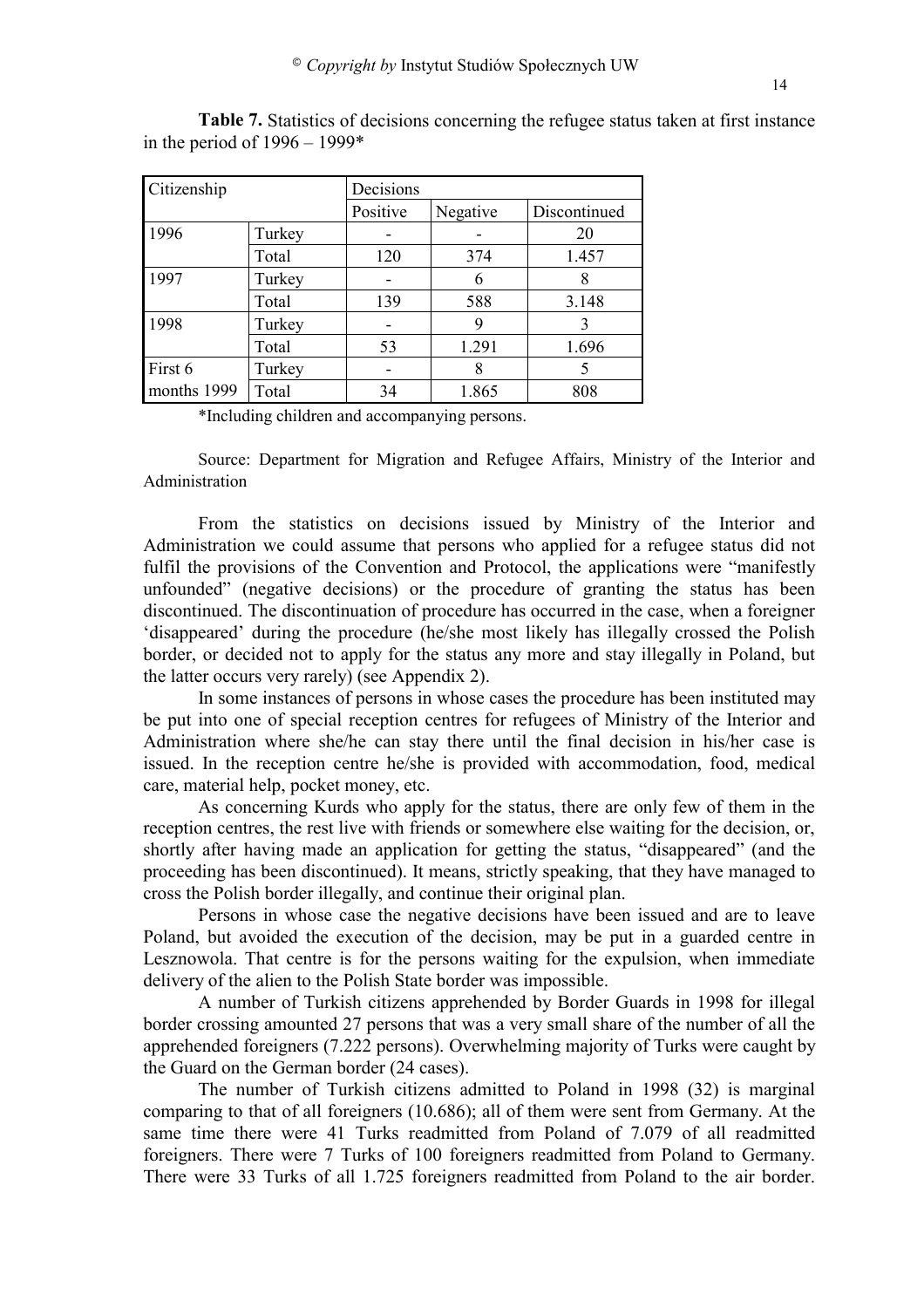Only few Turkish citizens take the risk of crossing the border using forged passports or visas (4 of 499 such cases in 1998), so the overwhelming majority of illegal transit migrants prefers other means to get to the target (or another transit) country.

Because of the short time for the research, it was impossible to arrange any meeting with the Turks staying in Poland illegally (for the majority of cases the migrants perceive Poland only as a transit area on their way further west). But during the talks with other Turks living in Poland, it appeared that they exist in Poland, too, but any speculations concerning the rough number of the group is impossible.

## **4. Functioning of Turkish migrants in a host society**

## **4.1. Areas of economic activity**

According to the official statistics, there are about 500 work permits issued every year to Turkish citizens. Actually, the number of Turks working in Poland may exceed the number of permits issued to them.

| Table 8. Work permits granted to Turkish citizens in the period of 1998 – 1999 |  |  |  |  |  |  |  |  |  |
|--------------------------------------------------------------------------------|--|--|--|--|--|--|--|--|--|
|--------------------------------------------------------------------------------|--|--|--|--|--|--|--|--|--|

| Type of work permit    | 1998 | First 9 months<br>1999 |
|------------------------|------|------------------------|
| Individual             | 505  | 346                    |
| Contract               |      |                        |
| <b>Export services</b> |      |                        |

Source: National Labour Office

**Table 9.** Work permits granted to Turkish citizens according to the type of profession in the period of 1998 – 1999

|                           | Type of profession |          |        |                            |                                               |   |         |                      |        |  |
|---------------------------|--------------------|----------|--------|----------------------------|-----------------------------------------------|---|---------|----------------------|--------|--|
|                           | Total              | Managers | Owners | Specialists<br>and experts | Administration   Doctors   Skilled<br>workers |   | workers | Unskilled<br>workers | Others |  |
| 1998                      | 505                | 73       | 277    | 95                         | 11                                            | 2 | 28      | 2                    | 17     |  |
| First 9<br>months<br>1999 | 346                | 92       | 105    | 93                         | 15                                            |   | 31      |                      | 8      |  |

Source: National Labour Office

The core of Turkish labour migration consists of managers, owners and specialists (88% of all work permits in 1998 and 83% in first nine months of 1999), most probably belonging to upper strata of the society. Their mobility seems to be an example of transnational flows of financial and human capital, which is a typical feature of contemporary global economy.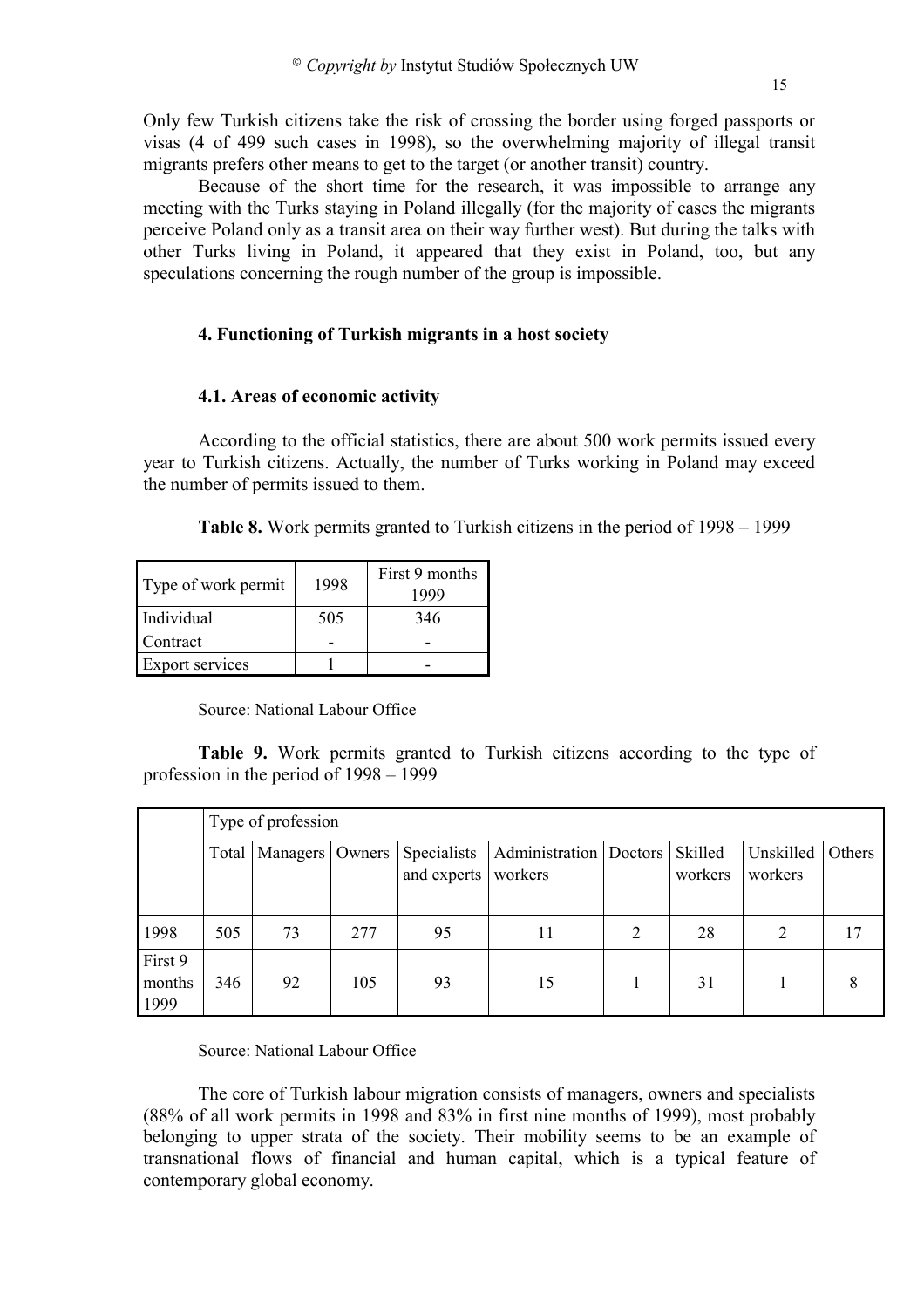Ambiguity of Polish legal regulations and the corrupt tendencies of governmental offices might be actually conducive to Turkish citizens running their business in Poland. Assisted by Polish legal offices, they are able to take effective advantage of loopholes in Polish regulations. According to our Polish informant, kind of misty and informal links between most influential Turkish citizens and the managers of Polish banks, customs offices, etc have been already developed.

Important component of business tactic, difficult to assess from outside (but visible in smaller centres such as Poznan) is the structure of links established between Turkish businessmen. Aside from a personal contact, they also provide each other with mutual assistance (i.e. lending the lawyers and accountants employed by one firm for the purposes of handling accounting of another Turkish firm) what probably decrease operational costs and help to diversify risk. Some businesses operate as open holding companies (such as the Koc family holding), others are linked by personal connections of the owner, family ties, or a contract signed with partners in Turkey.

An element that limits the scale of operations for Turkish businesses in Poland is lack of trust with respect to their Polish employees. As a result, positions within the firm are duplicated (for each given position held by a Pole, there is an analogous position held by a Turk)<sup>10</sup>, a factor that significantly raises the operating costs of the firm – although, on the other hand, the creation of additional positions may be a strategy for legally bringing new Turkish migrants to Poland. This resistance to ceding managerial control to Polish employees makes it necessary for them to supervise, constantly and personally, all the Poles in the firm, effectively blocking the development of the firm above a certain number of employees $^{11}$ .

This general lack of trust towards Poles in business affairs is also attested to by the fact that most Turkish firms operating in Poland are family business (for example Sabri Bekdas' empire). In many cases, family businesses operating in Turkey "delegate" one of their members to open a subsidiary in Poland.

Most of Turkish enterprises are situated in Warsaw urban area. Costs of running the firm registered in Warsaw suburbs are lower than in a town centre. For example one of the biggest Turkish construction company (already mentioned) is registered in Grodzisk Mazowiecki. Other firms tend to concentrate in big urban areas – Lodz, Slask, Poznan, Gdansk, Szczecin (Map 1).

 $\overline{a}$ 

<sup>&</sup>lt;sup>10</sup> For example, during the construction of the Reform Plaza in Warsaw the Polish engineering staff was duplicated by a staff of Turkish engineers, even though in light of Polish construction regulations the latter could not be liable for any violations during the course of construction - as the entire legal liability for the course and correctness of construction work rests with Polish engineers.

<sup>11</sup> On the role of trust in the functioning of firms, see: Fukuyama F. (1997) *Zaufanie. Kapitał społeczny a droga do dobrobytu*, Warszawa: PWN.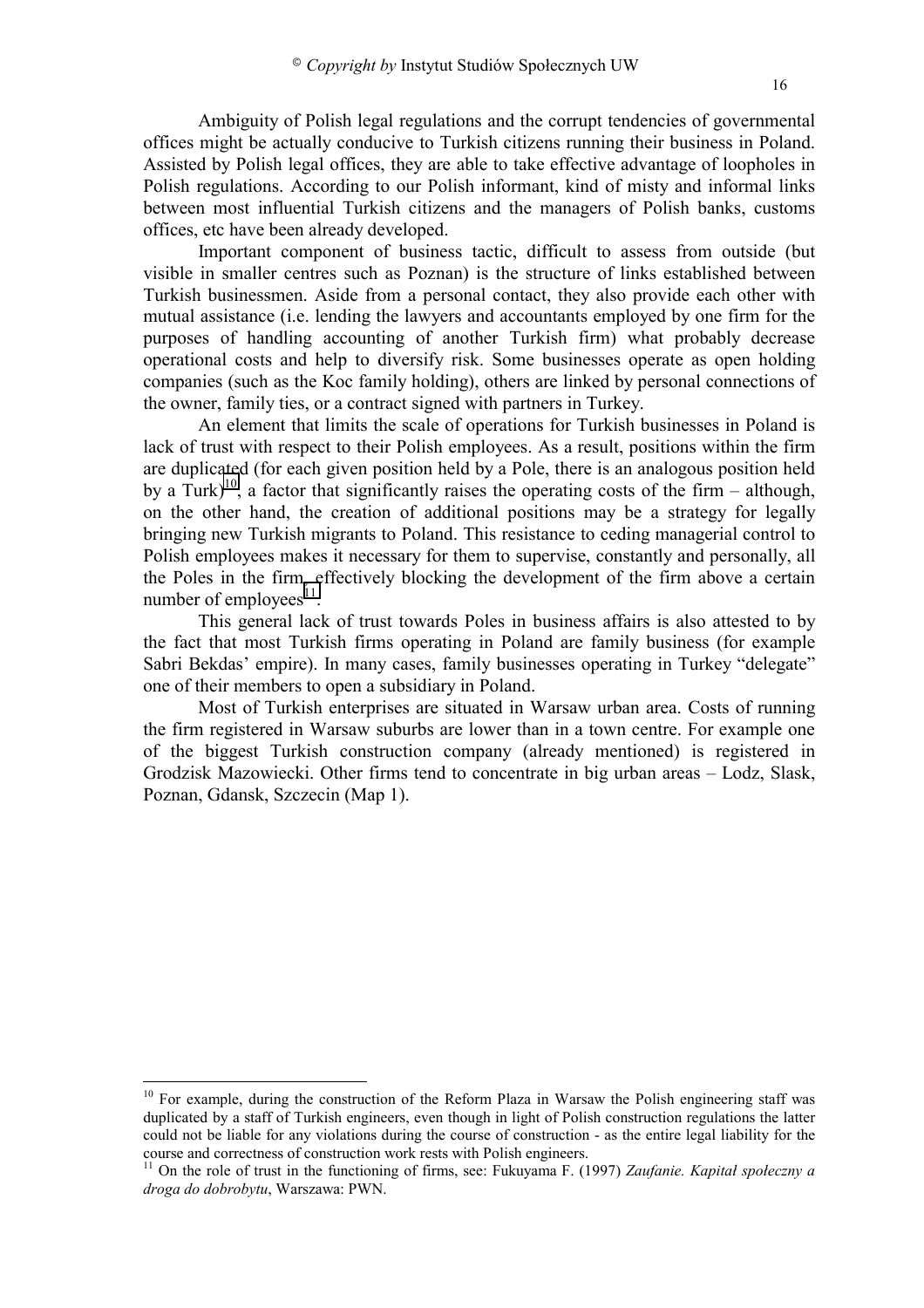



Source: Embassy of the Republic of Turkey

Basing on the list of Turkish enterprises functioning in Poland and information collected during the interviews, following areas of activity can be distinguished:

Production

Most of Turkish textile companies used to start their activity as importers and wholesalers. The best of them persisted the big competition at the very beginning and keep running the textile business; some of them have specialised in one or two sorts of products (for example children clothes); but – as they say in interviews – the business is not so profitable as it used to be at the beginning of the 90s (due to emerging of competition low-price sector of the market and decreasing of the demand for cheap and low quality textiles produced by Turkish firms).

There is at least one company dealing with construction. Its investments are located in Warsaw (its skyscraper located in a city centre has been already finished, the next ones are under construction) and recently also in Szczecin. What is interesting, owners of this company started their business in Poland from trade in textiles, but as the changes of market demand took place, they extended their business considerably and now invest in construction business with a great success.

## Services

Trade companies of Turkish capital are for the most cases, just wholesale shops filled with cheap goods imported from Turkey, like textiles, shoes, and so on. Some of the Turkish investors decided to come to Poland to supervise the business because they did not trust their Polish partners or just wanted to establish their own business.

The demand for electronics and white goods is still high, which attracts Turkish companies looking for new markets. One of the biggest companies in Turkey producing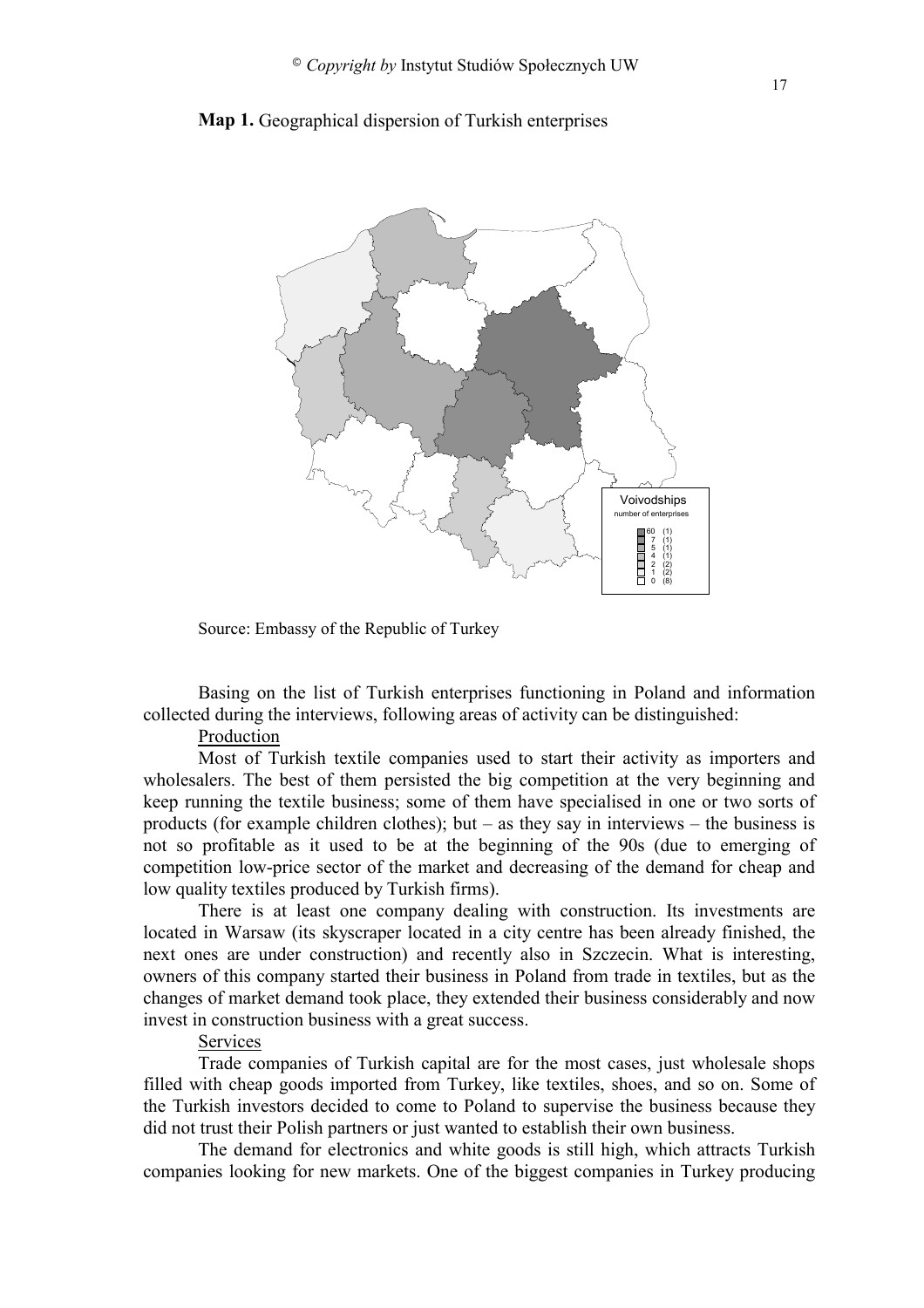white goods has been operating here (through the established Polish company) for less than a year and sales have been growing up at a very fast rate.

Turkish restaurants emerged some years ago, as the Turkish community has grown bigger. Most of them are located in large towns (i.e. Poznan), but still they are not numerous. The guests mostly constitute of Turks staying in close relationships and the restaurants are usually the places of meetings of friends and relatives. Besides the restaurants, there are small, temporary bars recently successfully competing with Chinese and Vietnamese cuisine.

In the late 90s, Poles constitute potential and quite vast group of customers for Turkish travel agencies which operate on the Polish market. As the owner of the biggest tourist agencies said: "In Poland the tourist service sector is growing because people are getting richer – as in Germany, so some Turks decided to establish the tourist agency to get ahead of other foreign investors" (T8).

#### **4.2. Pioneers and followers**

According to the sequence of coming to Poland, two types of Turkish migrants can be distinguished:

- *pioneers*, who had visited Poland several times (mainly as traders or tourists) before deciding to stay in Poland for the longer time;

- *followers*, who came to the area prepared by their friends, relatives; specialists and representatives of Turkish companies and usually stay for short, exact period.

*Pioneers*, in general, undertook several actions to settle among the Polish society. During their stay in Poland they prolonged entry visas, most of them have applied for a permission to reside in Poland for a specific period (it was easier for them to get such permission if they conduct here an economic activity, taken up studies or got married to a Polish citizen)<sup>12</sup>. Some of them decided to settle down in Poland, a few have learnt some Polish, married a Pole, and even applied for a Polish citizenship and renounced the Turkish one. But, even among the *pioneers* who have been staying in Poland for 8-10 years, married Polish spouses and have children, there are a few persons who still migrate in a circular way between Turkey and Poland using tourist or trade visas.

On the contrary, *followers* perceive their residence in Poland as temporary. Thus, they usually applied for the permission to reside for a specific period of time which enabled them for multiple entering the Polish border without applying for the visa, facilitate to get a job, etc. Only few of them have tried to learn some Polish. The marriage with a Pole in this group occurred very rarely.

For the most of Turks who stay in Poland, the country is not so economically attractive to settle down here. In most cases even staying in Poland for a long time has a temporary character. The duration of their residence here depends on development of the business and the overall prosperity in Poland. Therefore, in case of more serious disturbances and the obstacles hindering them from doing well here they are ready to leave Poland, but for the present they do not precise the direction (coming back to Turkey or going to another country).

 $\overline{a}$ 

<sup>&</sup>lt;sup>12</sup> See Act on Aliens, Article 17.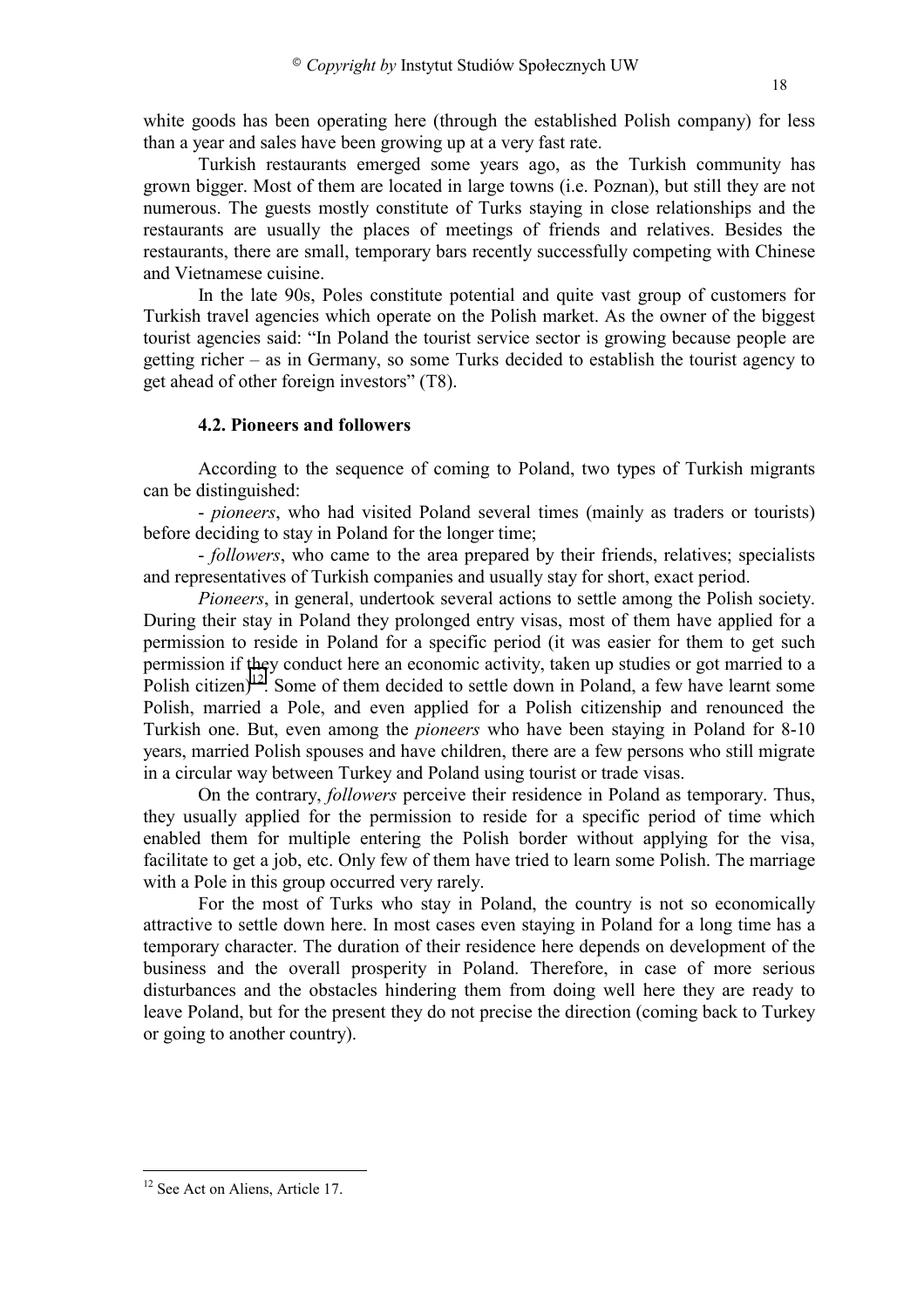## **4.3. Future plans**

The time-horizon and future plans of Turkish migrants staying in Poland depend on their ambitions, the kind of activity they held in Poland and the success of their business.

Most people who succeeded in their own business in Poland (mostly the pioneers) or who married a Pole and prolonged they residence several times or even – in some cases – settled down and decided to apply for Polish citizenship. But still some of them declared their future residence in Poland to be closely related to the success in the business here.

Young people working in Poland mostly as low-skilled, manual workers want to stay in Poland for a short time only, and move further West. For the present, they do not precise the target country.

Those who came here to work in the Polish company as specialists for a specific time try to prolong they residence for another 2–3 years with the intention of earning money, then they want to go back to Turkey.

The representatives of investors who constitute the management of new companies who had visited Poland several times and they checked whether the possibilities of developing of the business existed in Poland, usually plan to stay in Poland for at least 5 years or more, if they succeed.

Those who apply for a refugee status in Poland, mostly of Kurdish origin, perceive Poland only as a transit area and want to go West, as quickly as possible. The decision of applying for the refugee status prevent them from being expelled from Poland (they allowed to stay legally in Poland for at least 3 months, what gives them an opportunity of arranging transit to West). They declare not to stay in Poland longer than they have to, and even after getting that status they would probably continue the original plan of going to Germany.

## **4.4. Co-operation with Poles**

According to the statistics of invitations issued to Turkish citizens by Polish nationals we could conclude that there is a group of Poles who maintain close relations with Turks and who invite them to Poland. While the invitations issued in 1998 to Turkish citizens by Turks who have got the permission of settlement in Poland are not numerous.

**Table 10.** Statistics of invitations issued in the period of 1998 – 1999 to Turkish citizens by Polish citizens

| Invitations issued by                         | 1998 | 1999 |
|-----------------------------------------------|------|------|
| Polish citizens                               |      |      |
| Invitation registered                         | 548  | 580  |
| Invitation refused by<br>regional authorities |      | 6    |

Source: Department for Migration and Refugee Affairs, Ministry of the Interior and Administration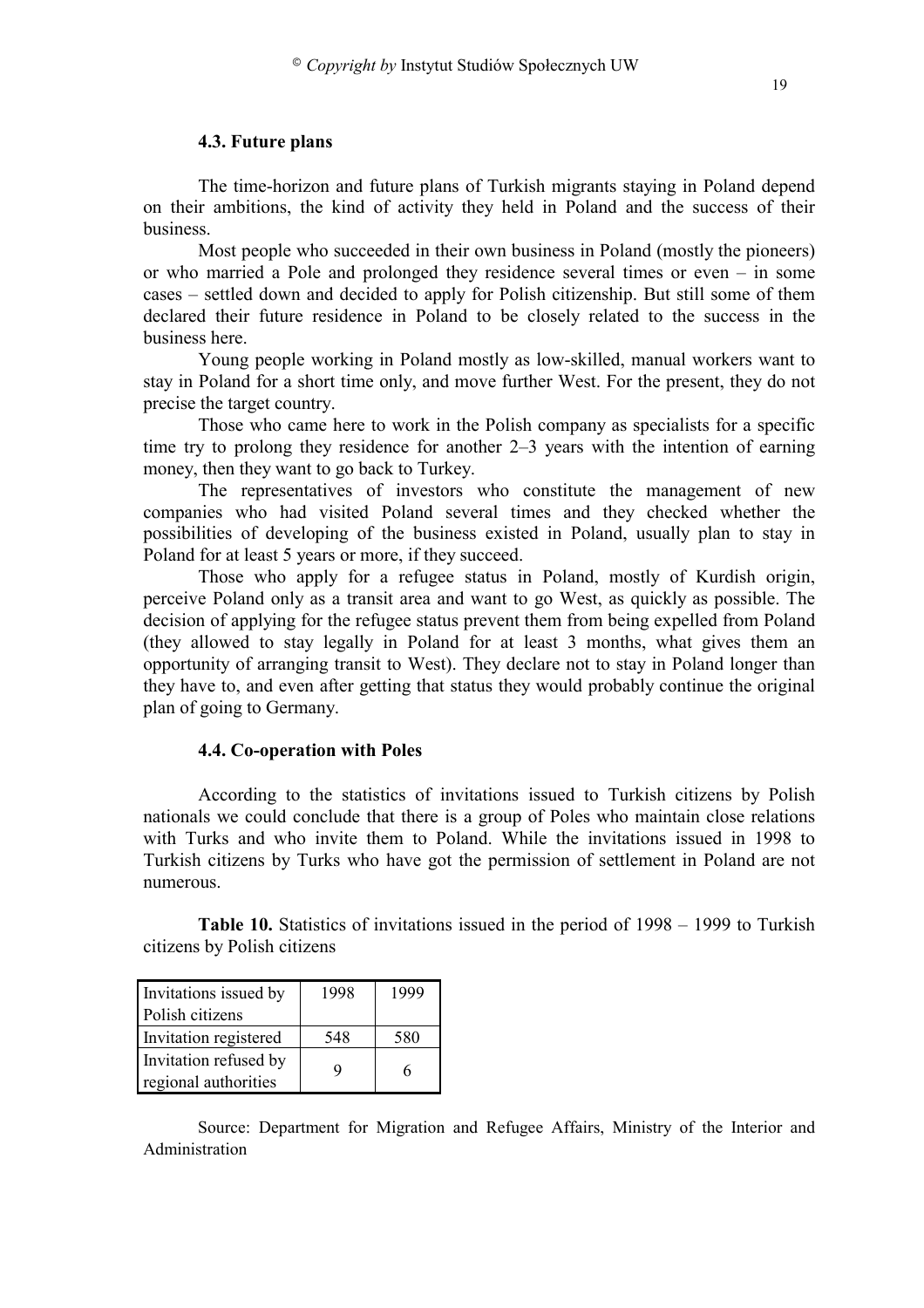**Table 11.** Statistics of invitation issued in the period of 1998 – 1999 to Turkish citizens by Turks who have got the permission of settlement in Poland

| Invitations issued by<br>Turkish citizens | 1998 | 1999 |  |  |  |  |
|-------------------------------------------|------|------|--|--|--|--|
| Invitation registered                     |      | 13   |  |  |  |  |
| Invitation refused by                     |      |      |  |  |  |  |
| regional authorities                      |      |      |  |  |  |  |

Source: Department for Migration and Refugee Affairs, Ministry of the Interior and Administration

**Table 12.** Statistics of invitations issued in the period of 1998 – 1999 to Turkish citizens by corporate bodies and those without legal status based in Poland

| Invitations issued by | 1998 | 1999 |  |  |  |  |
|-----------------------|------|------|--|--|--|--|
| corporate bodies      |      |      |  |  |  |  |
| Invitation registered | 26   | 35   |  |  |  |  |
| Invitation refused by |      |      |  |  |  |  |
| regional authorities  |      |      |  |  |  |  |

Source: Department for Migration and Refugee Affairs, Ministry of the Interior and Administration

Even if coming to Poland on the ground of invitations is indeed one of the forms of circulatory migration, it could not be invented and developed without a co-operation with the Poles.

## **4.5. Observance of social norms**

In comparison with migrants from the former USSR, the number of crimes committed by Turkish citizens as registered in public crime statistics is of a marginal nature. Most probably, this is not simply a reflection of the low number of Turkish migrants in Poland – the group of Vietnamese migrants is estimated to include at least 30 thousand individuals, but the number of crimes committed and their nature significantly differ from crimes committed by Ukrainians, for example. The number of crimes committed by Turks does not exceed 20 a year, of which only 1-2 are of a serious nature.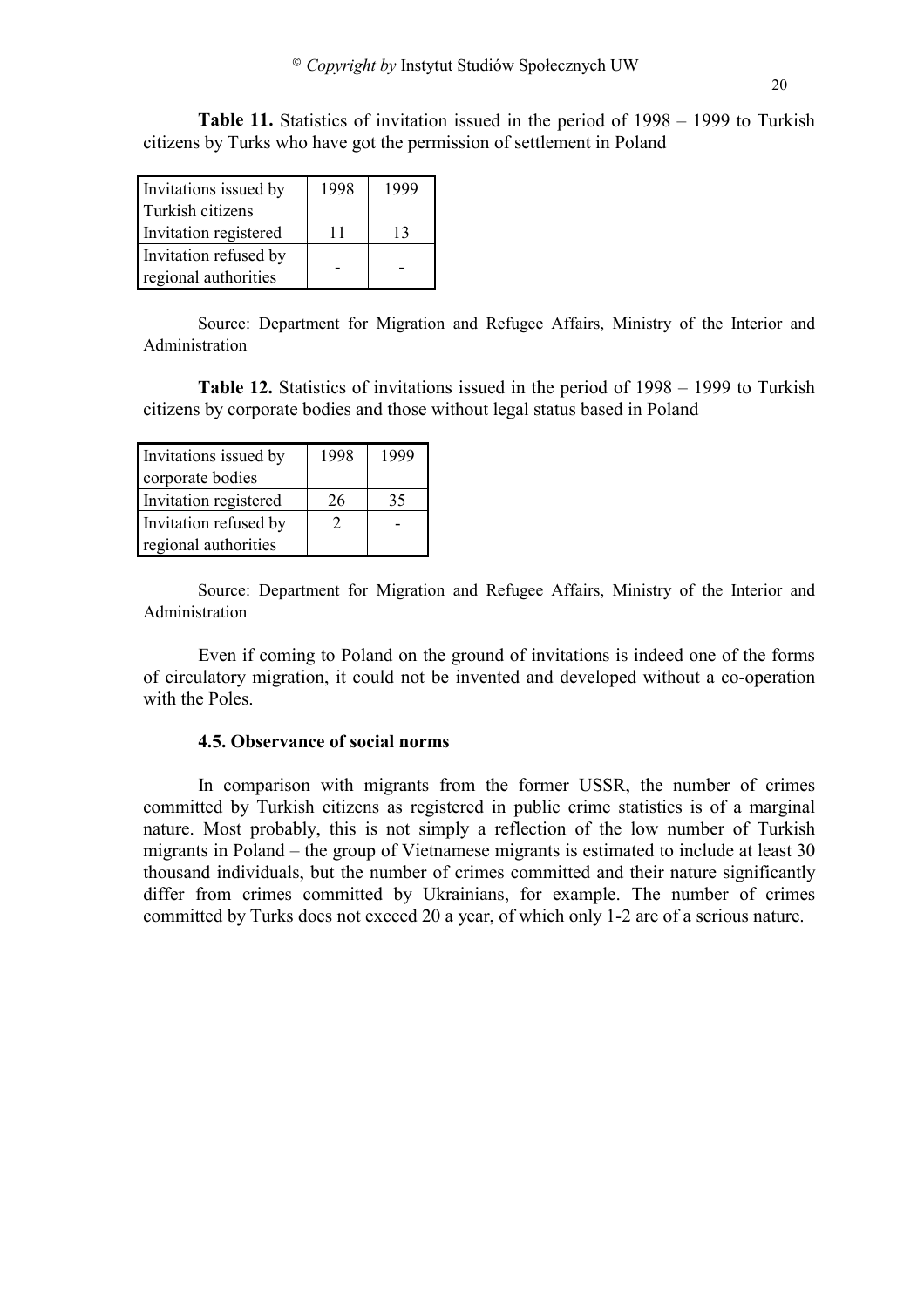## **Table 13.** Statistics of crimes committed by foreigners in Poland (selected nationalities)

| Citizenship | Years | Total crimes committed by<br>foreigners | Murder                   | Bodily harm              | Brawling or battery      | Rape                     | Theft of private property | Theft of private property<br>including car theft | Burglary                 | extortion<br>Robbery and | Fraud                    | Forgery                  | functionary<br>Against a | Against state institutions | in stolen property<br>Dealing i | Bribery                  | violations<br>Currency   | Customs violations       | ax violations<br>⊢       | of public<br>Fraudulent seizure<br>property | Road violations          | Drugs                    | weapons<br>possession of<br>Illegal | of borders<br>crossing<br>Illegal | Other       | Damaged parties between<br>foreigners |
|-------------|-------|-----------------------------------------|--------------------------|--------------------------|--------------------------|--------------------------|---------------------------|--------------------------------------------------|--------------------------|--------------------------|--------------------------|--------------------------|--------------------------|----------------------------|---------------------------------|--------------------------|--------------------------|--------------------------|--------------------------|---------------------------------------------|--------------------------|--------------------------|-------------------------------------|-----------------------------------|-------------|---------------------------------------|
| Turkey      | 1999  | 8                                       | $\overline{\phantom{a}}$ |                          | $\overline{\phantom{a}}$ | $\overline{\phantom{a}}$ | $\overline{\phantom{a}}$  | $\overline{\phantom{a}}$                         |                          | $\overline{\phantom{a}}$ | $\overline{\phantom{a}}$ |                          | $\overline{\phantom{a}}$ | $\overline{\phantom{0}}$   | $\overline{\phantom{a}}$        | $\overline{\phantom{a}}$ | $\overline{\phantom{a}}$ | $\overline{\phantom{a}}$ | $\overline{\phantom{a}}$ | $\sim$                                      |                          | $\overline{\phantom{a}}$ | $\overline{\phantom{a}}$            | $\overline{\phantom{a}}$          | 4           | 18                                    |
|             | 1998  | 17                                      | $\blacksquare$           |                          | 3                        | $\overline{\phantom{a}}$ | $\overline{\phantom{a}}$  | $\overline{\phantom{a}}$                         | $\overline{\phantom{a}}$ | $\overline{\phantom{a}}$ | $\overline{\phantom{a}}$ | $\overline{2}$           | $\overline{\phantom{a}}$ |                            | $\overline{\phantom{a}}$        | $\overline{\phantom{a}}$ | $\overline{\phantom{a}}$ | $\overline{\phantom{0}}$ | $\overline{\phantom{a}}$ | $\blacksquare$                              | $\overline{c}$           | $\overline{\phantom{a}}$ | $\overline{\phantom{a}}$            | $\blacksquare$                    | $\mathbf Q$ | 16                                    |
|             | 1997  | 19                                      | $\overline{\phantom{a}}$ | $\overline{\phantom{a}}$ | $\blacksquare$           | $\overline{\phantom{a}}$ | $\overline{\phantom{a}}$  | ٠                                                | $\overline{\phantom{a}}$ |                          | $\overline{\phantom{a}}$ | $\blacksquare$           | $\overline{\phantom{a}}$ | $\overline{\phantom{a}}$   | $\overline{\phantom{a}}$        | $\overline{\phantom{a}}$ |                          | $\overline{\phantom{a}}$ | $\blacksquare$           | $\overline{\phantom{a}}$                    | 3                        |                          | $\blacksquare$                      | $\overline{\phantom{0}}$          | 14          | 22                                    |
|             | 1996  | 17                                      | $\overline{a}$           | $\blacksquare$           |                          |                          |                           | $\overline{\phantom{0}}$                         |                          |                          | $\overline{\phantom{a}}$ | $\overline{\phantom{0}}$ | $\blacksquare$           |                            | $\overline{\phantom{0}}$        | ۰                        |                          | $\overline{\phantom{a}}$ | $\blacksquare$           | $\blacksquare$                              | $\overline{4}$           | $\overline{\phantom{a}}$ |                                     | $\blacksquare$                    | 9           | 22                                    |
|             | 1995  | 16                                      |                          | $\overline{\phantom{a}}$ | $\blacksquare$           | $\overline{\phantom{a}}$ |                           | $\overline{\phantom{0}}$                         | $\overline{\phantom{0}}$ |                          | $\overline{\phantom{a}}$ | $\overline{\phantom{a}}$ | $\overline{\phantom{a}}$ |                            |                                 |                          | $\overline{\phantom{a}}$ | $\overline{\phantom{0}}$ | $\overline{\phantom{a}}$ | $\overline{\phantom{a}}$                    | 6                        | $\overline{c}$           | $\overline{\phantom{a}}$            | $\overline{\phantom{a}}$          | 5           | 28                                    |
| Germany     | 1999  | 212                                     | $\overline{\phantom{a}}$ | $\overline{4}$           | 5                        | $\overline{\phantom{a}}$ | $\overline{2}$            | 5                                                | 5                        |                          | 6                        | 17                       | 5                        | $\overline{2}$             | 5                               | $\overline{2}$           | $\overline{\phantom{a}}$ | $\overline{\phantom{a}}$ | $\overline{\phantom{a}}$ | $\blacksquare$                              | 93                       | 4                        | $\overline{2}$                      | $\overline{\phantom{a}}$          | 49          | 2958                                  |
|             | 1998  | 395                                     |                          | $\overline{4}$           | 13                       | 3                        | $\overline{\mathcal{L}}$  | $\overline{\phantom{a}}$                         | 6                        | 3                        | 3                        |                          | 10                       | 9                          | 13                              | 8                        |                          |                          |                          |                                             | 199                      |                          | 3                                   | $\overline{c}$                    | 108         | 3941                                  |
|             | 1997  | 489                                     |                          | $\overline{7}$           | 9                        | $\overline{2}$           | 21                        | 4                                                | 10                       | 5                        | $\overline{\phantom{a}}$ | 12                       | 12                       | 3                          | 14                              | $\overline{\phantom{a}}$ |                          | $\overline{4}$           |                          | 5                                           | 275                      |                          | 6                                   |                                   | 99          | 4058                                  |
|             | 1996  | 487                                     | $\overline{2}$           | $\overline{4}$           | 8                        | $\overline{2}$           | 14                        | 10                                               | 10                       | $\overline{4}$           | $\sqrt{2}$               |                          | 12                       | $\overline{12}$            | $\overline{25}$                 | 4                        |                          | $\overline{\mathbf{3}}$  | $\blacksquare$           | 4                                           | 267                      | $\sqrt{2}$               |                                     |                                   | 108         | 4271                                  |
|             | 1995  | 535                                     | 5                        | $\overline{7}$           | 4                        | 3                        | 24                        | 10                                               | 10                       | $\tau$                   | $\overline{\phantom{a}}$ | $\overline{\phantom{a}}$ | 5                        | 13                         | 24                              |                          | $\sim$                   | 6                        |                          | 8                                           | 292                      |                          |                                     | $\overline{\phantom{a}}$          | 118         | 5550                                  |
| Ukraine     | 1999  | 1661                                    | $\tau$                   | 5                        | $\overline{23}$          | $\overline{2}$           | 67                        | 20                                               | $\overline{57}$          | 115                      | 11                       | 62                       | 5                        |                            | 25                              | 9                        | $\overline{\phantom{a}}$ | 6                        | $\overline{2}$           |                                             | $\overline{52}$          | 13                       | 3                                   | $\overline{7}$                    | 1189        | 311                                   |
|             | 1998  | 1693                                    | 9                        | 8                        | 18                       | $\overline{\phantom{a}}$ | 86                        | $18\,$                                           | 70                       | 125                      | 3                        | 4                        | $\overline{7}$           | $\overline{7}$             | 55                              | 5                        | $\overline{\phantom{a}}$ |                          |                          | 6                                           | 124                      | 13                       | $\overline{2}$                      | $\overline{\phantom{a}}$          | 1151        | 453                                   |
|             | 1997  | 2152                                    | 5                        | 11                       | 16                       | $\overline{7}$           | 108                       | 44                                               | 71                       | $\overline{143}$         | $\overline{2}$           | 3                        | 13                       | 13                         | 79                              | 6                        | $\overline{\phantom{a}}$ | $\overline{3}$           | $\overline{\phantom{a}}$ | 9                                           | 141                      | $\sqrt{2}$               | $\overline{7}$                      |                                   | 1519        | 563                                   |
|             | 1996  | 2071                                    | 11                       | 9                        | 15                       | 3                        | 150                       | 67                                               | 90                       | 179                      | $\overline{\phantom{a}}$ | $\overline{\phantom{a}}$ | $\overline{7}$           | 7                          | 70                              | 11                       | $\overline{\phantom{a}}$ | 6                        |                          | 6                                           | 126                      | $\overline{4}$           | 5                                   |                                   | 1371        | 651                                   |
|             | 1995  | 1832                                    | 13                       | 10                       | 23                       | $\overline{4}$           | 167                       | $\overline{55}$                                  | 116                      | 196                      | $\overline{\phantom{a}}$ | 3                        | 6                        | 6                          | 83                              |                          | $\overline{\phantom{a}}$ | 3                        | $\overline{\phantom{a}}$ | 10                                          | 122                      | 6                        | 5                                   | 3                                 | 1068        | 633                                   |
| Vietnam     | 1999  | 21                                      |                          |                          | $\overline{\phantom{a}}$ | $\overline{\phantom{a}}$ | $\overline{\phantom{a}}$  | -                                                |                          | $\overline{4}$           | $\overline{\phantom{a}}$ | $\overline{\phantom{a}}$ | $\overline{\phantom{a}}$ |                            | $\overline{\phantom{a}}$        |                          | $\overline{\phantom{a}}$ | ٠                        | $\overline{\phantom{a}}$ | $\overline{\phantom{a}}$                    | $\overline{\phantom{a}}$ | $\overline{\phantom{a}}$ | $\overline{\phantom{a}}$            |                                   | 13          | 20                                    |
|             | 1998  | 62                                      | $\overline{\phantom{a}}$ |                          |                          | $\sim$                   |                           | $\overline{\phantom{0}}$                         |                          |                          |                          |                          | $\overline{\phantom{a}}$ |                            | $\overline{a}$                  |                          | $\overline{3}$           |                          | $\overline{a}$           | $\blacksquare$                              | 3                        | $\overline{a}$           | $\overline{\phantom{a}}$            |                                   | 50          | 39                                    |
|             | 1997  | 71                                      |                          | $\overline{2}$           | $\overline{c}$           | $\sim$                   |                           | $\overline{\phantom{a}}$                         |                          | 5                        | $\overline{\phantom{a}}$ |                          | $\overline{\phantom{a}}$ |                            |                                 | ٠                        | $\overline{\phantom{a}}$ | $\overline{\phantom{a}}$ | $\blacksquare$           | $\blacksquare$                              | 5                        | $\overline{\phantom{a}}$ | $\overline{\phantom{a}}$            | $\sqrt{2}$                        | 50          | 46                                    |
|             | 1996  | 52                                      |                          |                          |                          | $\overline{\phantom{a}}$ | $\overline{c}$            | $\overline{\phantom{a}}$                         | $\overline{2}$           | 4                        | $\overline{c}$           | 3                        | $\overline{\phantom{a}}$ | $\overline{\phantom{a}}$   | 4                               |                          | $\overline{\phantom{a}}$ | $\overline{\phantom{0}}$ |                          | $\blacksquare$                              | 9                        | $\overline{\phantom{a}}$ | $\overline{\phantom{a}}$            | $\overline{\phantom{a}}$          | 21          | 39                                    |
|             | 1995  | 54                                      |                          | $\overline{\phantom{a}}$ | 6                        |                          |                           |                                                  |                          |                          |                          |                          | $\blacksquare$           |                            |                                 |                          |                          | ٠                        |                          | $\overline{\phantom{a}}$                    | 16                       | $\overline{\phantom{a}}$ |                                     |                                   | 23          | $\overline{56}$                       |

Source: The General Headquarters of Police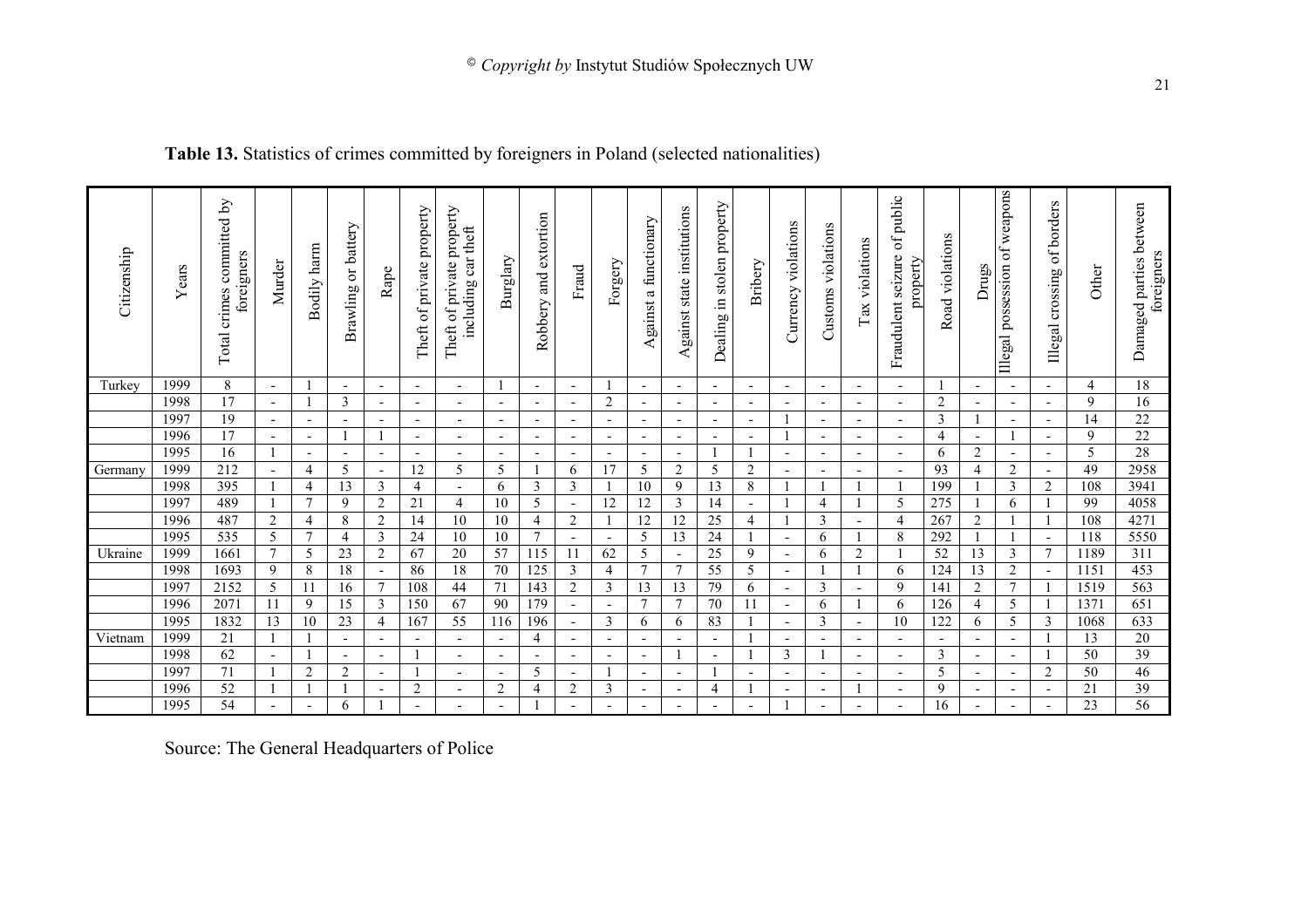Data from the Drugs Bureau show that some of the legally operating Turkish firms might be involved in transport of heroine through Poland along the northern branch of the Balkan route (e.g. travel agencies or forwarding agents). Unfortunately, because operational data are kept secret, it is impossible to estimate the number of Turkish firms which provide cover for smuggling activities, or which to a certain extent (the network of mutual favours) participate in such.

## **4.6. Perception of Poland and Poles: prospects for integration**

Integration of migrants in a host society is a long-term process, which could be analysed in at least two dimensions: adaptation and assimilation.

By the term *adaptation* we mean a capacity to achieve one's goals by means, which are accepted by the host society, assuming familiarity with the binding social rules in the given society (including not only social and legal norms but also the traditional, uncodified hierarchy of values and rules of behaviour). Adaptation concerns the sphere of actions taken by an individual and does not require identification with values of the host society.

By the term *assimilation* we mean the level to which the migrant identifies with the host society's system of values, and the inclination to treat members of the host society as members of their own reference group.

Because adaptation refers to actions that are taken by an individual, and are therefore noticeable by others (which can be measured to some extend), it is easier to speak of the forms that adaptation takes. Assimilation, in contrast, is a subjective psychological process, and for this reason can be only rough estimated on a base of indirect factors.

As concerns adaptation (judging the functioning of Turkish enterprises, and ability of dealing with everyday problems) we can state that Turkish citizens in Poland do adapt quickly and effectively (despite the lack of knowledge of the Polish language). A large role in easing and accelerating this process is played by assistance from the Turkish network, as well as from Polish friends, partners and clients.

Readiness to assimilate to the host society is related, to a high degree, to the factual intention of migrants to settle in a target country. Since the majority of Turkish citizens assume their stay in Poland as temporary, the process of assimilation is impeded and slowed down by that fact. Beside it, process of assimilation is hindered by following factors: lack of willingness to assimilate from the migrants' side, intensity of relations with other Turks in Poland and abroad, difficulties in learning the local language, the overall isolation felt by Turks among Poles, and – enhanced by respondents very often – crucial differences in mentality between them and the representatives of the host society. In spite of those difficulties, a few of Turkish citizens we have talked to demonstrated a firm commitment to Poland.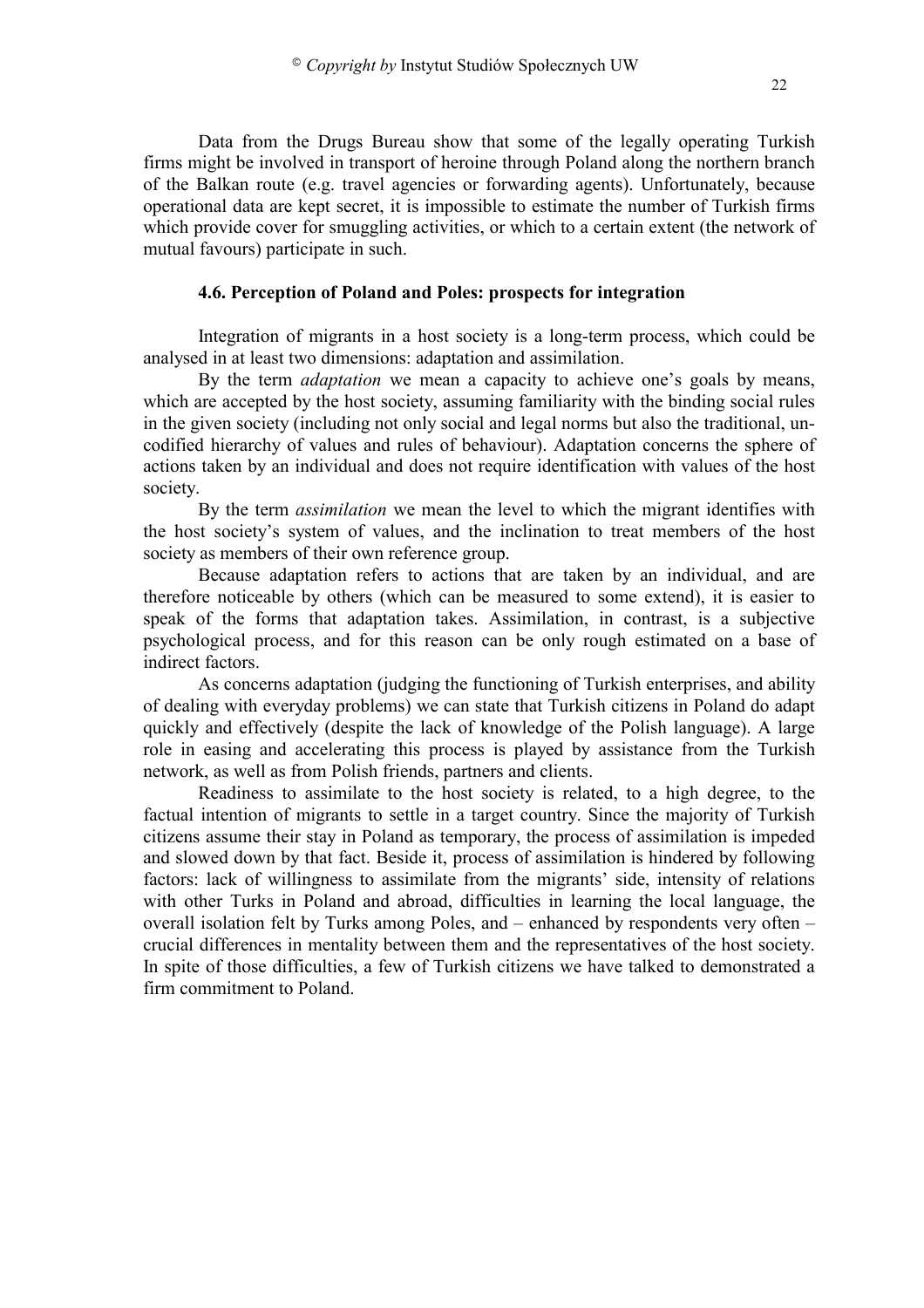## **5. Conclusions**

The first and superficial exploration of Turkish community in Poland denied the illusion that Turks living here constitute a strongly consolidated exclusive and isolated group. On the contrary, within Turkish community at least a few sub-groups can be pointed. Among differentiating factors there are: ethnicity (Turkish and Kurdish); contacts with Slavic nations in the past (Turks from Turkey and Turks from Bosnia or Bulgaria); sequence of coming to Poland (first flow of migration in the late 80s, second one in the late 90s) and geographical dispersion of Turkish nationals in Poland (majority live in Warsaw urban area, and a few only reside somewhere else).

The groups of Turks staying in Poland also differ over their perceptions of Poland as a target country or only a transit area, fields of economic and social activities held in Poland; strategies of settlement; frequency of contacts with Poles and other nations and the willingness to assimilation to the host society.

At present Poland seems to be rather the target country – mainly for those who have established or want to run a business in Poland or are employed by Turkish enterprises, and for the persons who accompany them, like relatives or spouses.

Poland is usually perceived as a transit country by those Turkish migrants who come here illegally (for example persons who are trafficked by organised crime groups or networks) or legally, but with the intention of illegal crossing the Polish border or working in a host country without an official permission. Since the number of Turkish citizens who have been arrested during the attempt of illegal crossing of border has been systematically decreasing and approached 30 persons in 1998, we can assume that Poland does not play an important role as a transit country for Turks.

Undoubtedly, networks of Turkish compatriots and relatives exist in Poland, although not in such forms and sizes as in Western European countries, where the diaspora of Turks who have stayed there for years, is much bigger. Turks, in general, help each other but, such an assistance is limited mainly to kith and kin. The same relations prevail among persons of Kurdish origin and Turks born in Bosnia and Bulgaria. Types of assistance are numerous and varied. It could be an arranging of invitations, accommodation or a job. Turks who have stayed in Poland for a longer time provide the newcomers with information about social and economic life in Poland (and abroad) and know-how about law regulations in Poland. They also instruct those who decided to apply for a refugee status in Poland, as well as arrange further transit to Germany, or even the return to Turkey; etc.

Majority of Turks contacts the Turkish Embassy or Consulate only in emergency and usually does not apply for any additional help. For the real assistance they could approach the Association of Turkish Businessmen uniting all owners and managers of Polish companies of Turkish capital, and seems to be an institutionalised form of Turkish network (or lobby) in Poland. One of examples of the actual assistance of the Association was buying the return ticket to Turkey for a Turk who has recently come to Poland from Holland and was not able to find job here. In other case, Turkish manual worker was advised to leave Poland and migrate to Sweden because of the lack of job opportunities in Poland for unskilled workers.

In comparison with Vietnamese community in Poland, Turks are relatively less exclusive and isolated. Migrants from the first wave of Turkish migration developed much more connections with Polish partners or companions than specialists on temporary contracts representing the second wave. The last group abandoned learning Polish and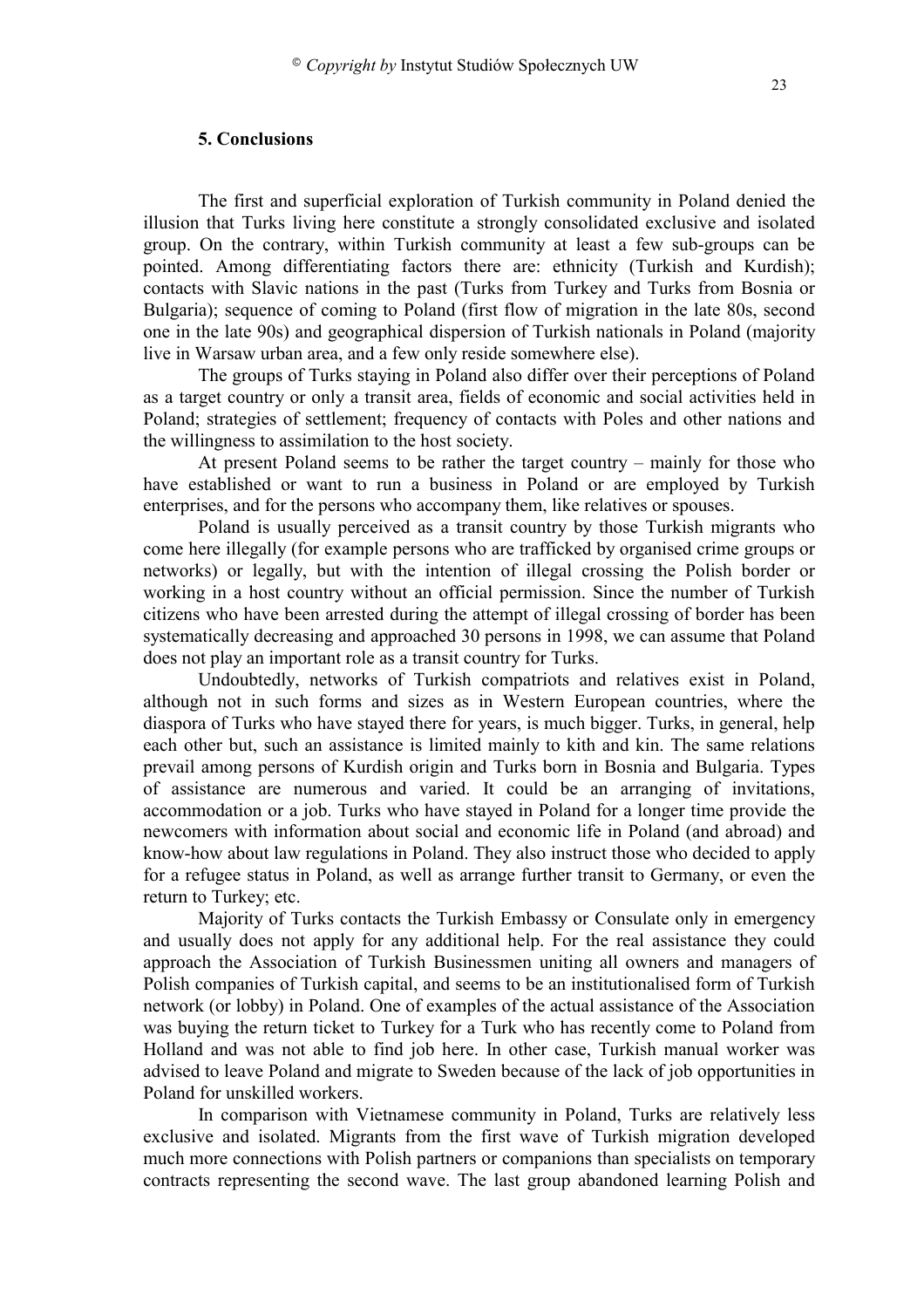usually stick together with foreigners and other Turks belonging to the second wave. What is interesting, two waves of Turkish migrants tend to limit their relations with other Turks to their own circle.

A language barrier seems to be the main obstacle in Turkish-Polish mutual relationships. Thus, the knowledge of other Slavic language is an important advantage, which makes the process of learning Polish easier and facilitate adaptation and assimilation of Bosnian or Bulgarian Turks to Polish society. The other consequence of the Bosnian or Bulgarian origin is that those persons could be regarded as a segment of Turkish migrants which is more likely to settle down and assimilate to the host society and, consequently, less likely to leave Poland and settle somewhere else.

Due to crucial differences in mentality, temperament, hierarchy of values and family and friends relations between Poles and Turks (especially those born in Turkey) they slowly assimilate to the host society. There are even some quite reverse cases when Polish spouses have assimilated to Turkish ones, despite living in Poland. Turkish men, notwithstanding having married a Pole or having a Polish girlfriend, stay in their own environments of other Turks, or among others foreigners. Nevertheless, they judge the adaptation to the Polish society easier and more likely than to the society of other European countries (of course developed ones, like Germany or Great Britain), or any country of the former Soviet Union. Regarding the process of adaptation to the Polish society and its institutions, the strategies used by the Turkish citizens proved to be effective.

Because of the proximity to developed countries of Western Europe Poland continue to be a transit area for Turkish migrants; although the tightening of the Polish – German border and the agreements of readmission with Germany and other European country may contribute to a slight decrease of illegal flows through Poland.

In the nearest future Poland could become an attractive target country as well for regular and irregular migration, but for now on, there are not many job opportunities for uneducated manual workers in Poland. Due to the high flows of illegal and casual labourers from the former Soviet Union, illegal labour market seems to be closed for Turkish workers.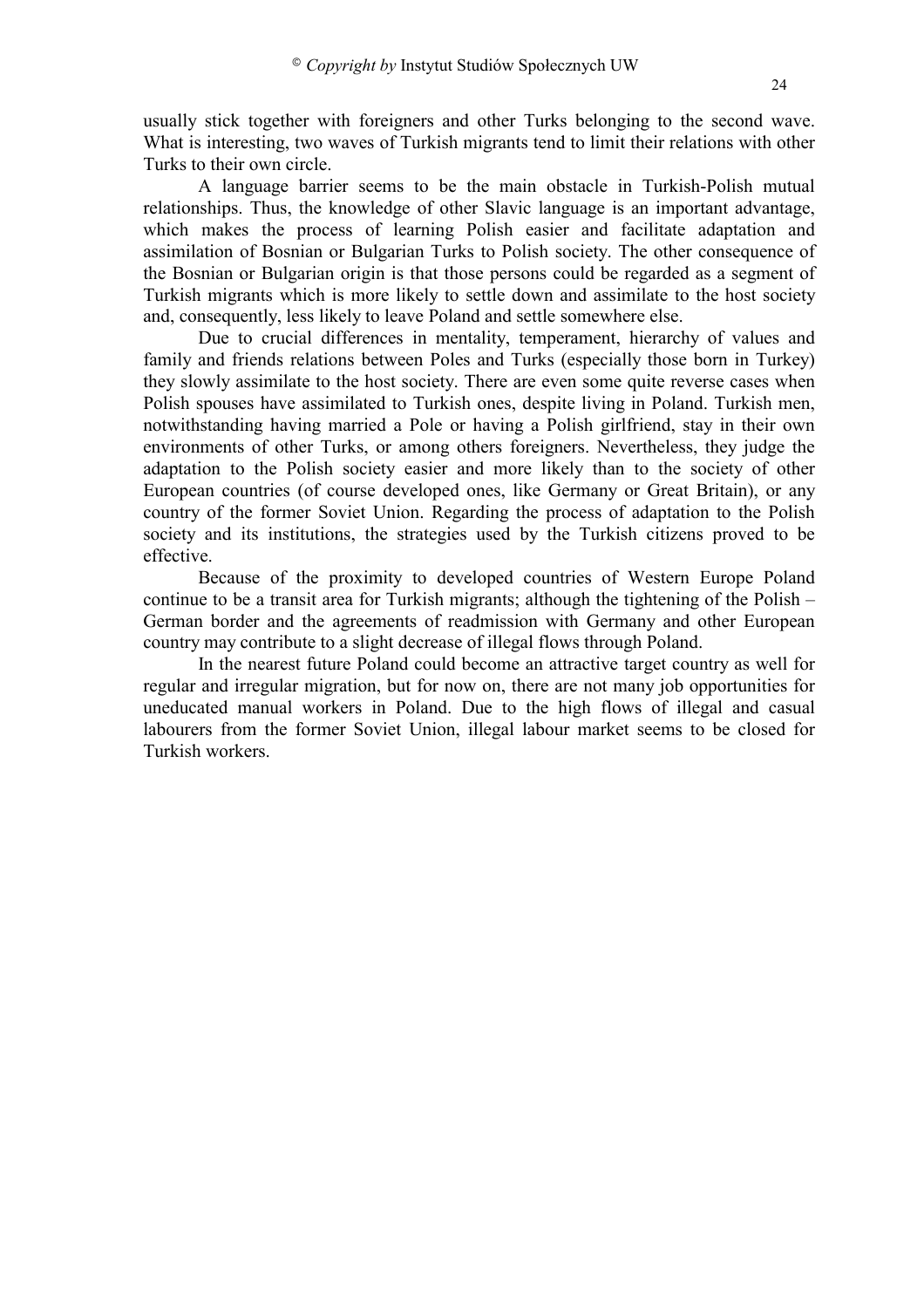**Appendix 1.** List of cases (in-depth interviews conducted according to the list of problems or in a form of casual conversations)

## Respondents: Turkish Immigrants

- 1. An employee employed in a Turkish construction enterprise, 10.11.1999, Warsaw, conducted in Polish language
- 2. An owner of a trade and import textile company, 27.11.1999, Poznan, conducted in Polish language
- 3. A manager working at Casinos Poland, 27. 11.1999, Poznan, conducted in Polish language
- 4. Owner of an Turkish restaurant, 27.11.1999, Poznan, conducted in Polish language
- 5. Chief in a restaurant of R4 (a relative of R4), 27.11.1999, Poznan, conducted in Polish language
- 6. Unskilled worker employed by R2 27.11.1999, Poznan, conducted in Polish language
- 7. Employee in a Turkish travel agency (Bulgarian of Turkish origin), 26.11.1999, Warsaw, conducted in Polish language
- 8. Director of Turkish travel agency, 26.11.1999, Warsaw, conducted in English
- 9. First engineer, employee, 12.11.1999, Warsaw, conducted in English
- 10. Second engineer, employee, 12.11.1999, Warsaw, conducted in English
- 11. Third engineer, employee, 12.11.1999, Warsaw, conducted in English and Polish
- 12. Forth engineer, employee, 12.11.1999, Warsaw, conducted in English
- 13. Sixth engineer, employee, 12.11.1999, Warsaw, conducted in English
- 14. Seventh engineer, employee, 12.11.1999, Warsaw, conducted in English
- 15. Wife of the co-owner of Turkish construction enterprise (Turk of Bosnian origin), 21.10.1999, Grodzisk Mazowiecki., conducted in Turkish and Polish
- 16. Lecturer (teacher of Turkish) at The Warsaw University, 13.11.1999, Warsaw, conducted in Turkish and Polish
- 17. Director of large Turkish firm selling white goods, 30.11.1999, Piaseczno, conducted in English
- 18. Manager of large Turkish firm selling white goods, 30.11.1999, Piaseczno, conducted in English
- 19. Owner of a textile company, 30.11.1999, Michalowice, conducted in Polish
- 20. Worker in a textile company, (relative of R19), 30.11.1999, Michalowice, conducted in Polish
- 21. Kurd applying for a refugee status, 29.11.1999, Reception Camp of Ministry of the Interior and Administration, Debak, conducted in Turkish
- 22. A refugee (Kurd), 29.11.1999, Reception Camp of Ministry of the Interior and Administration, Debak, conducted in Turkish
- 23. Turkish woman with a British citizenship, 18.11.1999, British Council, Warsaw, conducted in English
- 24. Representative of Turkish developing company (director), 24.11.1999, Wilanow, conducted in English
- 25. Turkish student at the scholarship at the Warsaw University, 07.12.1999, Warsaw, conducted in English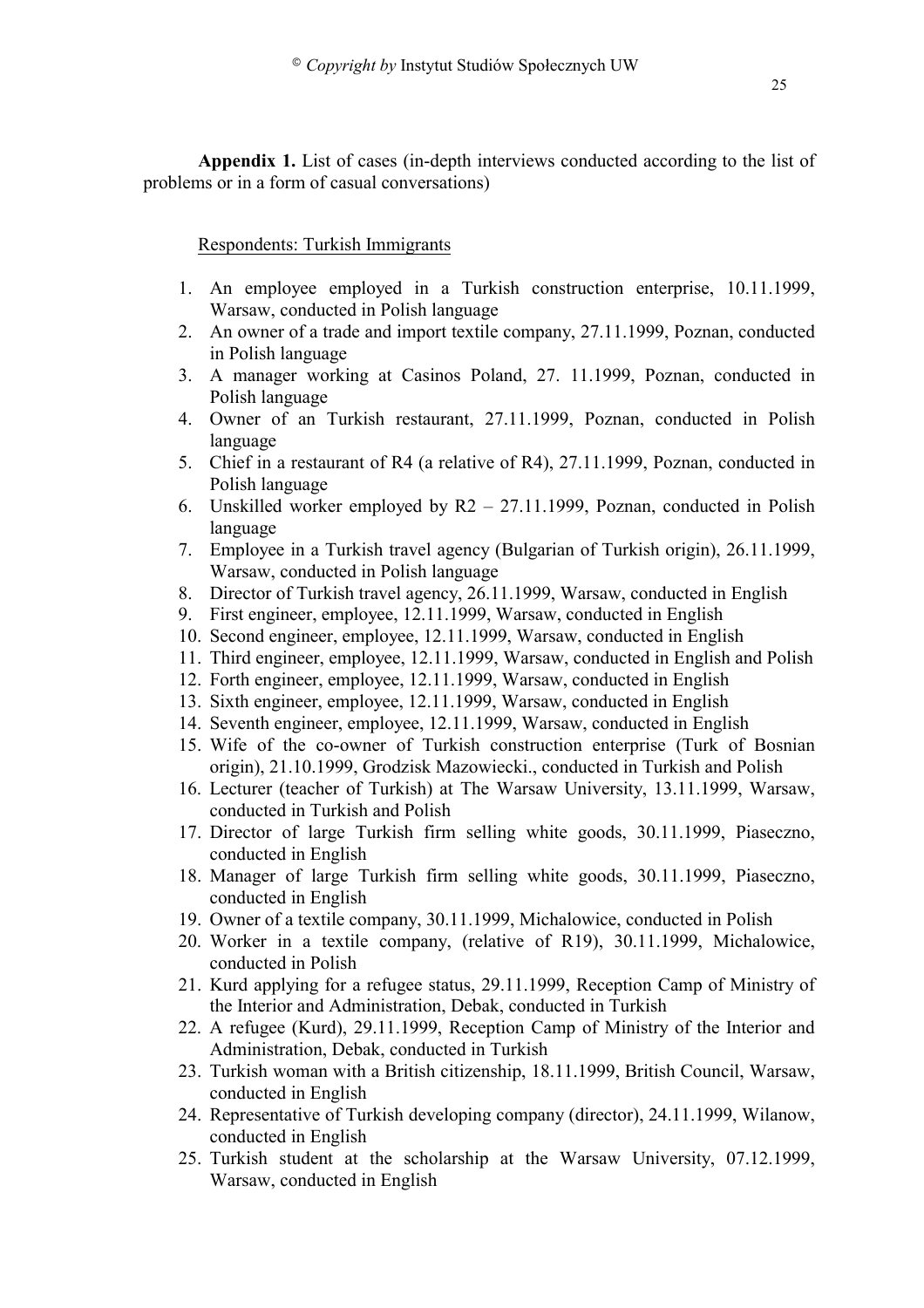- 26. Businessmen establishing a Turkish School in Warsaw, 05.12.1999, Warsaw, conducted in English
- 27. Half-Turkish woman living in Poland, 27.11.1999, Warsaw

Contact Area: Key Informants:

- 1. First Polish engineer employed in a Turkish construction enterprise (engineer), 10.11.1999, Warsaw
- 2. Second Polish engineer employed in a Turkish construction enterprise (engineer), 10.11.1999, Warsaw
- 3. Third Polish engineer employed in a Turkish construction enterprise (engineer), 10.11.1999, Warsaw
- 4. Polish wife of R2, an owner of Turkish restaurant, 27.11.1999, Poznan
- 5. Polish wife of R3, 27.11.1999, Poznan
- 6. Polish wife of R4, living in Berlin, 27.11.1999, Poznan
- 7. Polish translator in a Turkish construction enterprise, 20.11.1999, Warsaw
- 8. Assistant at the Turkish Department at Warsaw University, 15.11.1999, Warsaw
- 9. Partner of Turkish owner of a restaurant and textile wholesalers, 10.12.1999, Warsaw
- 10. Officer of an Interpol, Police Headquarters, 5.11.1999, Warsaw
- 11. Officer of Bureau for Preventing the Drug Crimes, Police Headquarters, 07.12.1999, Warsaw
- 12. Officer of a Polish Humanitarian Organization, 02.12.1999, Warsaw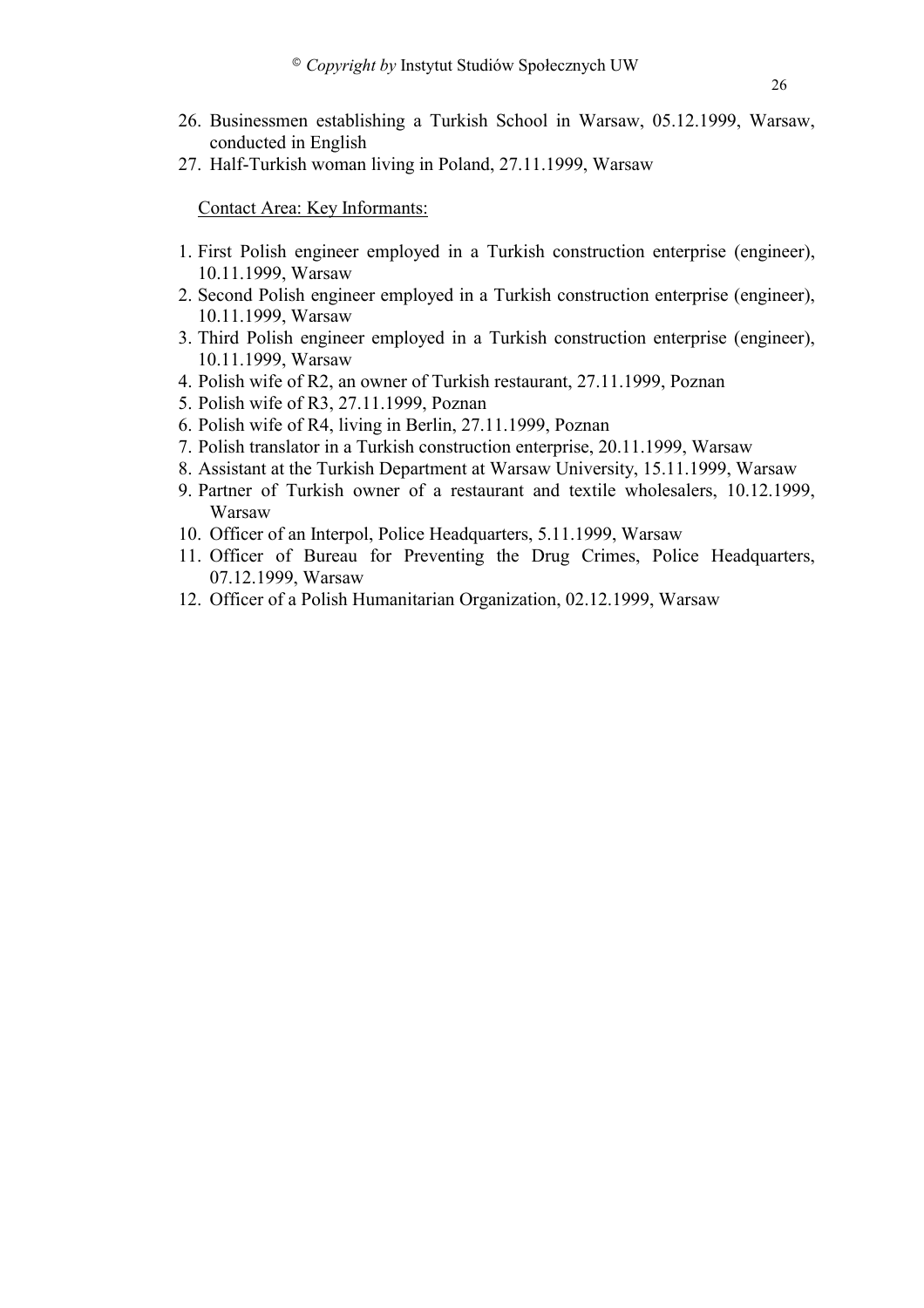#### **Appendix 2.** Cases of Turkish refugees

During the research, there were two Turkish citizens of Kurdish origin staying in a special camp in Debak. They were sent back from Germany to Poland on the basis of bilateral agreement on readmission to apply for a refugee status here. They said that they wanted to come back to Germany, even if they would be granted the status in Poland, because of the existence of the Kurdish community which issued a newspaper in Kurdish, relatives and friends who succeed in getting there, they had houses, good jobs or their own business, it would be easier for the newcomers to get a job, find accommodation, etc. One of the Kurds who had been applying the refugee status in Germany, and was sent back to Poland to apply for the status here, had even a fiancée in Germany arranged by his relatives, but he had not managed to marry her before he was sent back to Poland. While staying in Poland they contact other Turkish Kurd who have been studying in Poland from 1992 but last year he applied for the status, too, nevertheless, he is still a student at a university. In his case the first decision was negative; so he appealed against the decision of Ministry of the Interior and Administration but was late; the decision of Council for Refugee was negative, too. Therefore he appealed the decision to the Supreme Administrative Court but firstly he asked the officers working at Helsinki Foundation for help in writing an appeal to the Court. He is still a student and he does not have identity documents, so he is likely not to be expelled to Turkey until he finishes his studies.

There are another Turkish citizens of Kurdish origin waiting the final decision. A Kurdish family (parents and 4 children) who were expelled from Germany to Turkey, but after some time they managed to leave Turkey once more, and, this time, reached Poland. Here, they applied for a refugee status. The decision issued by Ministry of Interior and the Administration was negative; next they appealed to the Council for Refugees, but there was no money to conduct thorough examinations to verify whether they were beaten and there was a threat of persecution towards them in Turkey. The money appeared for the examination and the procedure would be continued.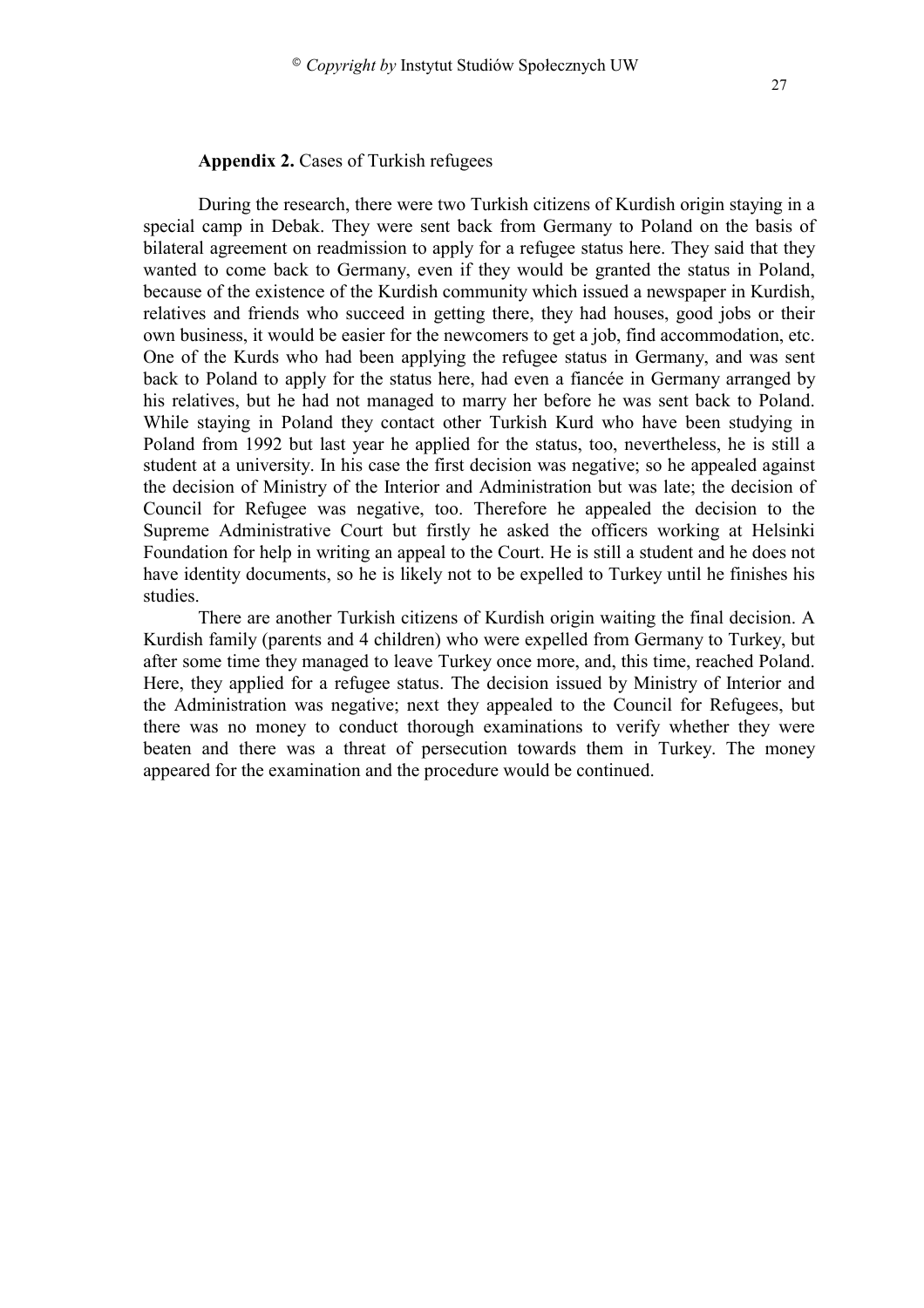#### **Appendix 3.** Opinions on Poles and living in Poland

#### Friendly atmosphere of the host society

Persons who visited West European countries and America noticed Poles to be much "warmer" towards each other and put more attention to family relations than the people from the North. Nevertheless they underline the big difference of these aspects of social life in Poland in comparison with the mutual relations between people from the Mediterranean countries. But the most important in the process of assimilation is a friendly atmosphere a positive attitude towards aliens. Turks for whom Poland was a first foreign country they have stayed in for a longer time perceive the Polish as reserved and unfriendly towards foreigners, whereas those who travelled a  $\text{lot}$  – specially the elderly – regard Poles as tolerant and open to aliens.

#### Relations with Poles

In general, only a few Turks living in Poland have Polish friends, but they define the relationship to be rather loose; the Poles are just colleagues at work.

Most of Turks complain about feeling lonely among the alien society. In their opinion, it is mostly related to the fact of language problems, which result in many difficulties in every day life in Poland, as well as in becoming acquainted with Poles. Another reason for the situation is the fact that they came to Poland alone, leaving their families at home. Young people irrespective of being representatives of textile business or the "elite", usually have Polish girlfriends, and a few friends, but these are usually loose relations rather than friendship. Those who deal with textiles are more likely to have Polish friends – the relations date back to the times of trading with Poles – usually belonging to the same circle, whereas in the case of the "elite" relations with Poles are limited to professional contacts. Marriage with Polish citizens enabled Turks to have closer relationship with the spouses` family and friends, but in some cases, very rarely actually, after the marriage with Polish spouse have withdrawn from the previous environment.

The economic attractiveness of living in Poland

People who came to Poland in the last  $2 - 3$  years were surprised by the fast development of the Polish economy. Some of them, before coming to Poland, had known a little about the country from their Turkish friends who visited Poland or had a business there, as well as from newspapers or television. Some of the persons who visited other former communist countries (Kazakhstan, Russia) thought that the Poland and the Polish People resemble the countries and societies very much.

In the opinion of Turkish specialists and managers who earn much here, Poland is a cheap country. People originating mainly from the village or Eastern Turkey stress the higher standard of life in Poland.

Freedom of political and social life

Young high-educated people underlined the fact of observing human rights in Poland to be much better than in Turkey. For some of them the state policy and behaviour of the politicians in Poland are more reasonable comparing to the same aspects of life in Turkey.

The liberty prevailing in the social life of Poles was stressed specially by young persons, regardless the education of the respondents.

Elements of comfortable living in Warsaw

In the opinion of all the respondents, the infrastructure in Warsaw is much better than in Istanbul, "the life is easier and there is less stress in living in Poland" (R20); the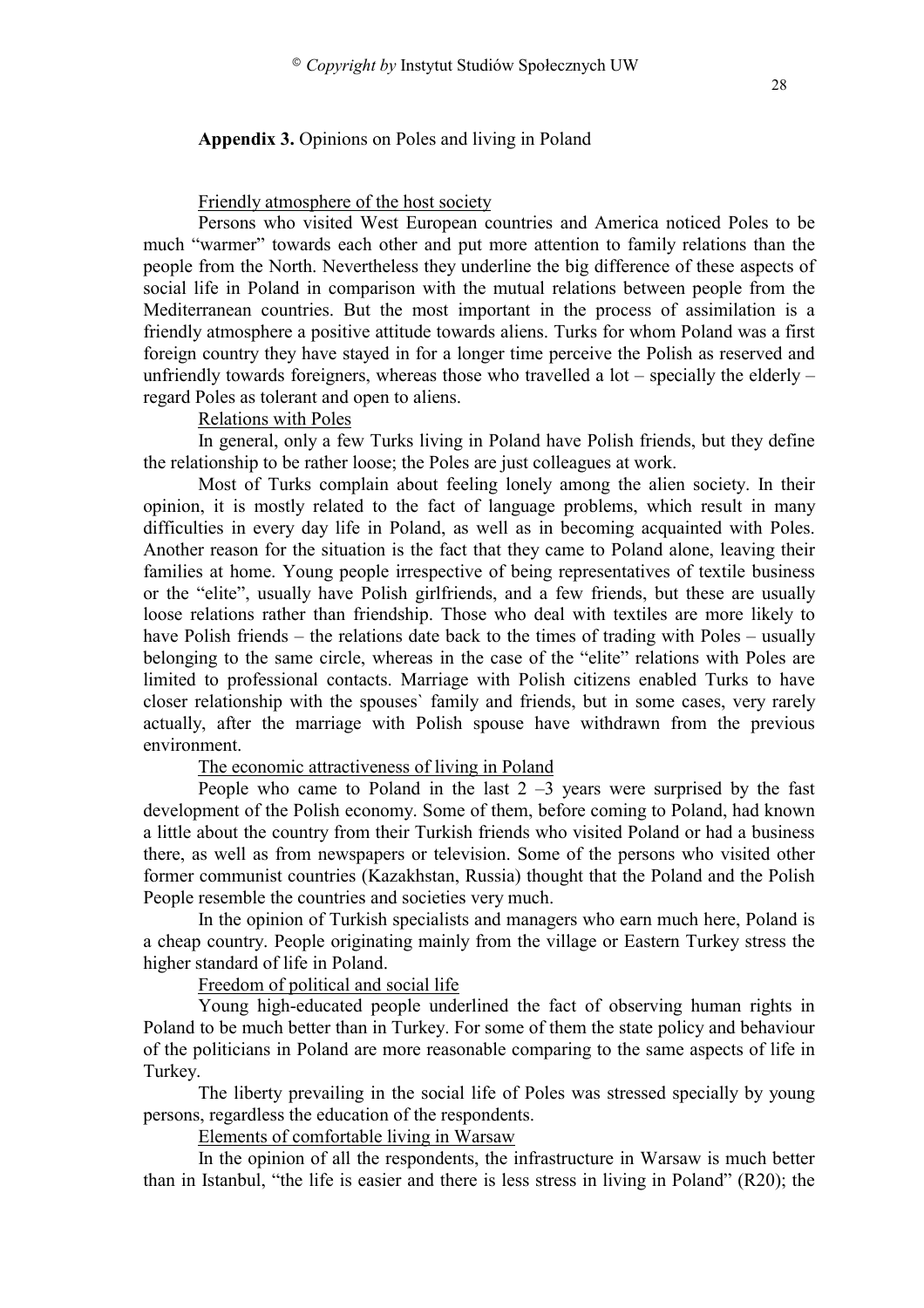traffic is much smaller, so going to work takes less time than in huge Istanbul; the public transportation is better; there are more parks and other nice places to spend the leisure time. Most of the respondents prefer the climate in Poland to that in Turkey.

The small attachment to tradition and religion

Among the young single people living in Poland and most educated Turks, the attachment to the Turkish tradition is very limited. The situation changes when the spouse or the whole family is brought from Turkey. Moreover Turks, in general, do not attach great importance to observing the religion in Poland.

Poor knowledge of the Polish language

In the opinion of all respondents, majority of difficulties they come across in everyday life in Poland arise because of the lack of knowledge or insufficiency of Polish. All respondents regard the Polish language as very difficult. In fact, they usually had had a few lessons of Polish at the very beginning of their stay here, but they gave it up, although they were aware of the usefulness of the language skills in every day life and doing business in Poland. Some of them had been discouraged from learning it by Poles themselves, who confirmed them in a conviction that it was impossible to learn Polish within several months of their stay in Poland. But in several cases they prolonged their stay several times and – specially the managers of Turkish companies who were sent by their mother companies in Turkey – the lack of the language skills has become more acute. Therefore, not many Turks living in Poland speak Polish and they are mostly the persons who studied the Polish Literature at the university in Turkey or Poland. They usually are employed in the Turkish companies as translators or assistants.

There is another group of persons who themselves have learnt some Polish, from every day contacts with Poles, but this is a "street" language. These are mainly the Turks who decided to stay in Poland for a longer time or to settle here. The main aim of learning Polish was related to the fact, that the life in Poland would be much easier, if they could maintain relations with the locals. Beside this – as a few respondents said – "If you want to do business in Poland you must learn Polish, because – specially in relation to the business affairs – you cannot trust Poles" (R9).

Some of the Turks specially those who have come for a short time (2-3 years) to work in the Turkish company do not want to learn Polish, because they do not need such a skill in their professional relations with other Turkish colleagues. While in relations with Poles working at the same place they use English or ask translators employed in the company.

## The image of Turks among Poles (in the opinion of Turks)

In the opinion of most of the Turkish nationals living in Poland, a bad image of Turks prevails among Poles in general. Many respondents wondered whether the image originated from the armed conflicts between Poland and Turkey in the past. Additionally, educated Turks accuse the groups of people dealing with textiles or criminals for the bad opinion about all the Turks staying in Poland. They also wondered whether it was the common tendency in the world of Turks to be disliked for their attitude of the state policy towards Kurdish minority, or all of them were thought to be terrorists. 'There are not many educated people in Poland – with the exception of specialists ("elite"); and the rest mainly dealing with textiles are interested only in money and girls" (R13).

Additionally, the bad image of Turks and Turkey occurs as the result of the lack of information about Turkey – the culture, history, and natural beauty. For the lack of such information among Poles the Turks blamed the Turkish Government and specially the Turkish Embassy in Poland.